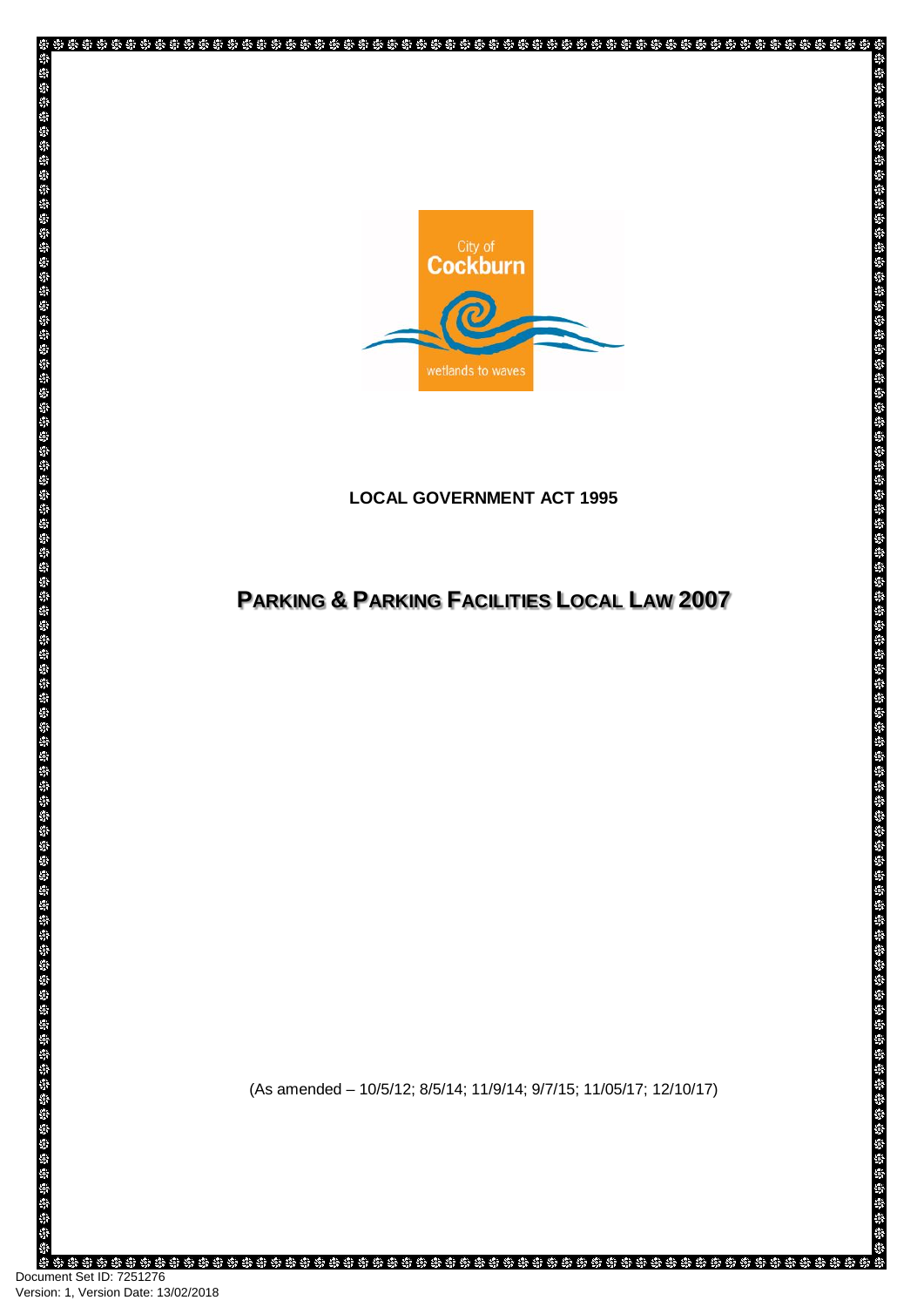# **TABLE OF CONTENTS**

# **PAGE**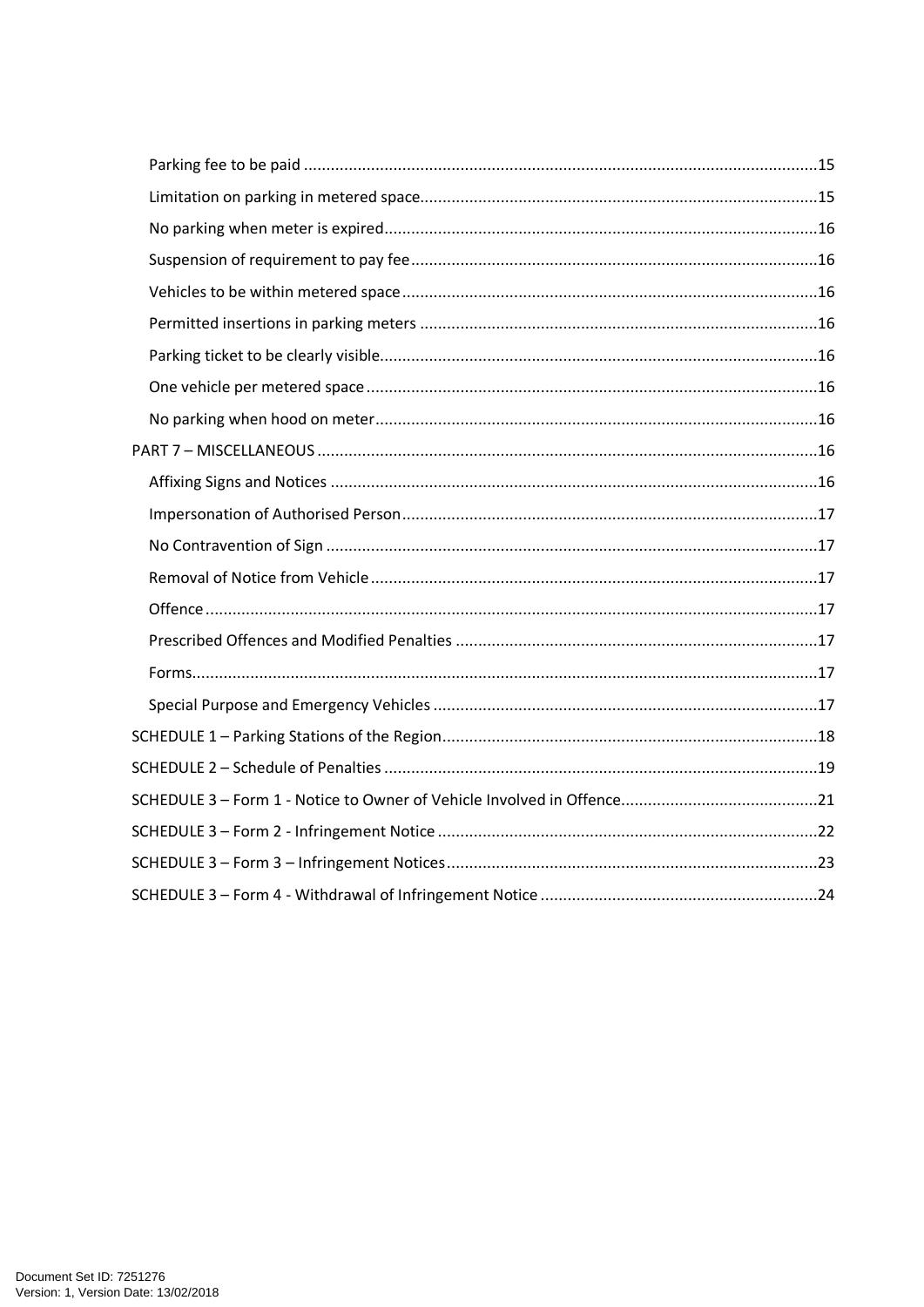# LOCAL GOVERNMENT ACT 1995

## CITY OF COCKBURN

# **PARKING & PARKING FACILITIES LOCAL LAW 2007**

Under the powers of the Local Government Act 1995 and under all other powers enabling it, the Council of the City of Cockburn resolved on 8 November 2007 to make the following Local Law.

## **PART 1 - PRELIMINARY**

#### <span id="page-4-1"></span><span id="page-4-0"></span>**Citation**

1. This Local Law shall be cited as the *City of Cockburn Parking and Parking Facilities Local Law 2007*.

#### <span id="page-4-2"></span>**Repeal**

2. Part X of the City of Cockburn (Local Government Act) Local Laws 2000 as published in the Government Gazette on 9 October 2000 and as amended and published in the Government Gazette on 13 November 2001, 15 November 2001, 15 November 2002, 26 September 2003, 25 November 2003, 27 July 2004 and 17 May 2005 is hereby repealed.

#### <span id="page-4-3"></span>**Commencement**

3. This local law comes into operation 14 days after the date of its publication in the Government Gazette.

# <span id="page-4-4"></span>**Definitions & Interpretation**<br>4 (1) In this Local I

 $(1)$  In this Local Law unless the context requires otherwise –

**"ACROD sticker"** has the meaning given to it by the Code;

**"Act"** means the *Local Government Act 1995*;

**"appropriate fee"** means the fee appropriate to the period for which a vehicle has been parked;

**"authorised person"** means a person authorised by the local government under section 9.10 of the Act to perform any of the functions of an authorised person under this Local Law;

**"authorised vehicle"** means a vehicle authorised by the local government or an authorised person to stand or park in an area which is designated by signs for the parking of authorised vehicles only;

**"bicycle"** has the meaning given to it by the Code;

**"bus"** has the meaning given to it by the Code;

**"caravan"** means a vehicle that is fitted or designed for human habitation and which is drawn by another vehicle, or which is capable of self-propulsion;

**"carriageway"** means a portion of a thoroughfare that is improved, designed or ordinarily used for vehicular traffic, and includes the shoulders, and areas, including embayments at the side or centre of the carriageway, used for the stopping or parking of vehicles; and where a thoroughfare has 2 or more of those portions divided by a median strip, the expression means each of those portions, separately;

**"CEO"** means the Chief Executive Officer of the local government;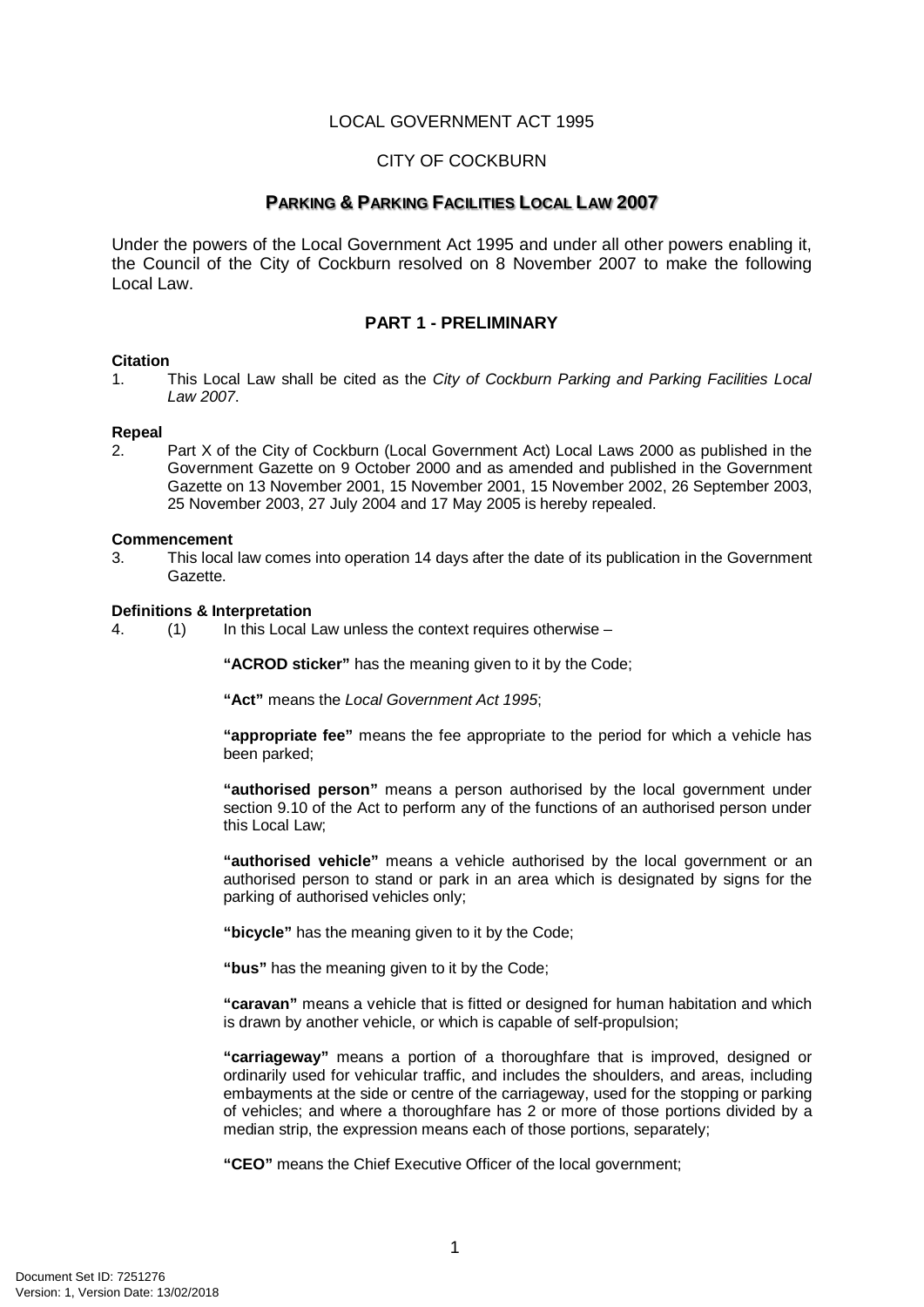**"children's crossing"** has the meaning given to it in regulation 3 of the Code;

**"Code"** means the Road Traffic Code 2000;

**"commercial vehicle"** means a motor vehicle constructed for the conveyance of goods or merchandise, or for the conveyance of materials used in any trade, business, industry or work whatsoever, other than a motor vehicle for the conveyance of passengers, and includes any motor vehicle that is designed primarily for the carriage of persons, but which has been fitted or adapted for the conveyance of the goods, merchandise or materials referred to, and is in fact used for that purpose;

**"Council"** means the Council of the local government;

**"district"** means the district of the local government;

**"driver"** means any person driving, or in control of, a vehicle;

"**Electronic parking detection device"** means an electronic device placed in any position to detect or record the parking time of a vehicle on any road, parking station or other public place and includes any instruments, display panels or transmitting apparatus associated with the device.

**"emergency vehicle"** has the meaning given to it by the Code;

**"fee"** means the prescribed amount of legal tender that the local government may impose and determine from time to time for the stopping or parking of a vehicle under and in accordance with sections 6.16 to 6.19 of the Act.

**"footpath"** has the meaning given to it by the Code;

**"GVM"** (which stands for 'gross vehicle mass') has the meaning given to it by the Code;

**"heavy vehicle"** has the meaning given to it by the Code;

**"local government"** means the City of Cockburn;

**"Loading Zone"** means a parking space which is set aside for use by commercial vehicles if there is a sign referable to that space marked 'Loading Zone'

**"median strip"** has the meaning given to it by the Code;

**"metered space"** means a section or part of a metered zone that is adjacent to a parking meter and that is marked or defined by painted lines or by metallic studs or similar devices for the purpose of indicating where a vehicle may be parked on payment of a fee or charge:

**"metered zone"** means any thoroughfare or reserve or part of any thoroughfare or reserve in which parking meters regulate the parking of vehicles;

**"motorcycle"** has the meaning given to it by the Code;

**"motor vehicle"** means a self-propelled vehicle that is not operated on rails; and the expression includes a trailer, semi-trailer or caravan while attached to a motor vehicle, but does not include a power assisted pedal cycle;

**"occupier"** has the meaning given to it by the Act;

**"owner"**:

(a) where used in relation to a vehicle licensed under the Road Traffic Act,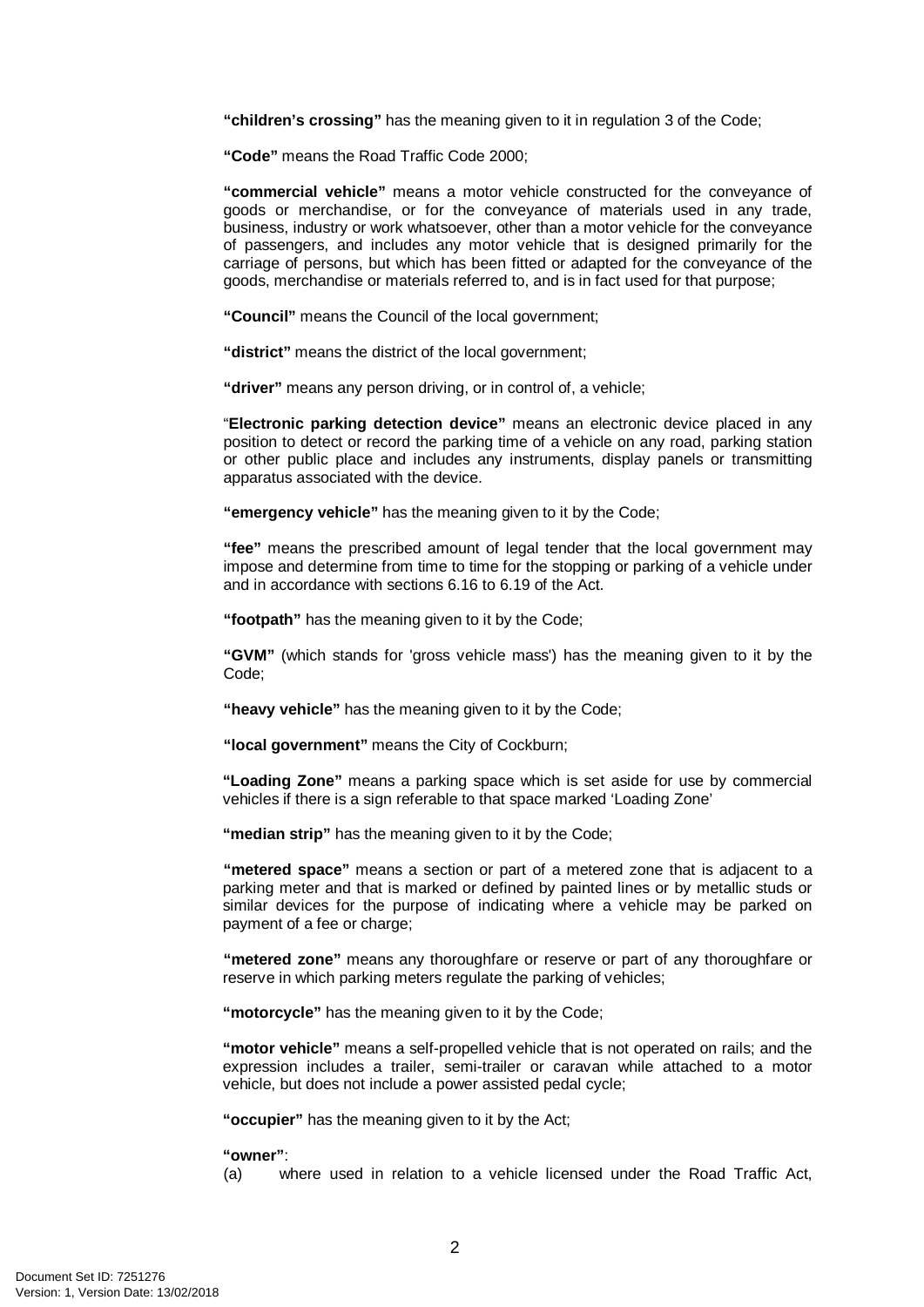means the person in whose name the vehicle has been registered under that Road Traffic Act;

- (b) where used in relation to any other vehicle, means the person who owns, or is entitled to possession of that vehicle; and
- (c) where used in relation to land, has the meaning given to it by the Act;

**"park"**, in relation to a vehicle, means to permit a vehicle, whether attended or not by any person, to remain stationary except for the purpose of:

- (a) avoiding conflict with other traffic; or<br>(b) complying with the provisions of any
- complying with the provisions of any law; or
- (c) taking up or setting down persons or goods (*maximum of 2 minutes*);

**"parking area"** has the meaning given to it by the Code;

**"parking facilities"** includes land, buildings, shelters, ticket zones, parking spaces, parking stations, metered zones, metered spaces and other facilities open to the public generally for the parking of vehicles with or without charge and signs, notices and facilities used in connection with the parking of vehicles;

**"parking region"** means the whole of the district with the exception of –

- (a) the approach and departure prohibition areas of all existing and future traffic control signal installations as determined by the Commissioner of Main Roads;
- (b) prohibition areas applicable to all existing and future bridges and subways as determined by the Commissioner of Main Roads; and
- (c) any road or part of a road which comes under the control of the Commissioner of Main Roads unless the control of parking and parking facilities on that road or part of a road has been delegated by the Commissioner of Main Roads to the local government.

**"parking space"** means a section or part of a thoroughfare, a public reserve or a parking station, which is marked, or defined by painted lines, metallic studs, pavers or by similar devices for the purpose of indicating where a vehicle may stop or be parked;

**"parking station"** means any land or structure constituted as a parking station under this Local Law;

**"pedestrian crossing"** has the meaning given to by the Code;

**"property line"** means the boundary between the land comprising a thoroughfare, and the land that abuts thereon;

**"public place"** means any place to which the public has access whether or not that place is on private property;

**"public reserve"** means any land –

- (a) which belongs to the local government;<br>(b) of which the local government is the
- (b) of which the local government is the management body under the *Land Administration Act 1997*; or
- (c) which is an "otherwise unvested facility" within section 3.53 of the Act;

**"Road Traffic Act"** means the Road Traffic Act 1974;

**"Schedule"** means a Schedule to this Local Law;

**"sign"** means a traffic sign, mark, structure, inscription, road marking, symbol or device placed, marked or erected on or near a thoroughfare, a parking station, a parking facility or a public reserve for the purpose of prohibiting, regulating, guiding or directing the stopping or parking of vehicles;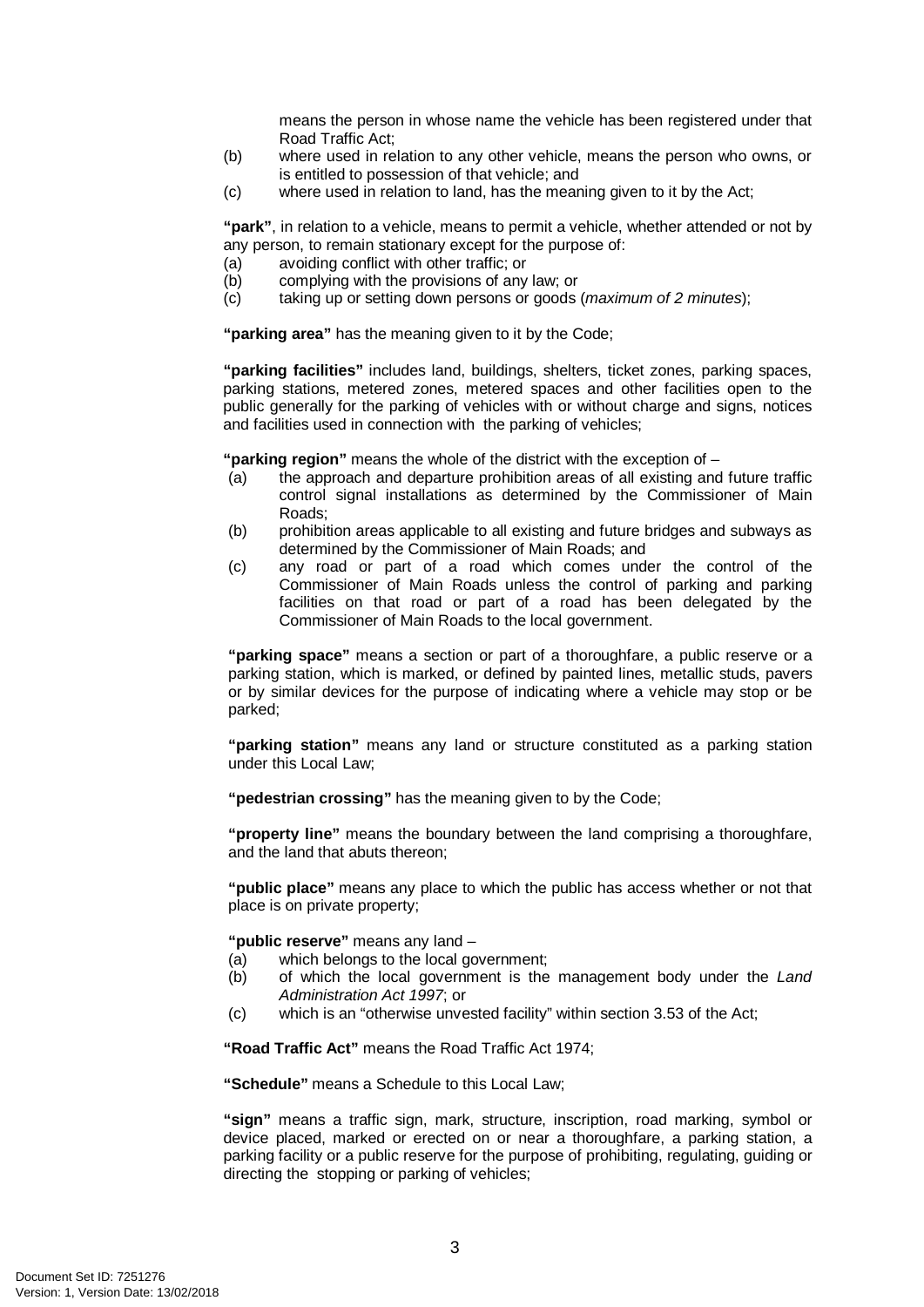**"special purpose vehicle"** has the meaning given to it by the Code;

**"stop"** in relation to a vehicle means to stop a vehicle and permit it to remain stationary, except for the purposes of avoiding conflict with other traffic or of complying with the provisions of any law;

**"verge"** means that portion of a thoroughfare which lies between the boundary of a carriageway and the adjacent property line, but does not include a footpath;

**"symbol"** includes any symbol specified by Australian Standard 1742.1- 2003 and any symbol specified from time by time by Standards Australia for use in the regulation of parking;

**"taxi"** has the meaning given to by the *Taxi Act 1994*;

**"taxi zone"** has the meaning given to it by the Code;

**"thoroughfare"** has the meaning given to it by the Act;

**"ticket issuing machine"** means a machine which –

- (a) is operated by the insertion of money or such other form of payment as may be permitted to be made; and
- (b) issues tickets to indicate the period during which it is lawful to remain parked in a parking space to which the machine is referable;

#### **"tractor" means**

- (a) a prime mover type motor vehicle that is a tractive unit designed for hauling a semi-trailer; or
- (b) a motor vehicle designed for use primarily in public and private sector industry, including but not limited to agricultural, earthmoving and forestry pursuits;

**"traffic island"** has the meaning given to it by the Code;

**"trailer"** means a vehicle without motive power of its own, designed for attachment to a motor vehicle for the purpose of being towed, but does not include a semi-trailer or caravan;

**"vehicle"** has the meaning given to it by the Code;

- (2) In this Local Law, unless the context requires otherwise, a reference to a thoroughfare, parking station, parking facility or public reserve includes a reference to, as the case may be, any part of the thoroughfare, parking station, parking facility or public reserve.
- (3) A reference to the wording of any sign in this Local Law shall also be deemed to be a reference to the corresponding symbol.
- (4) Unless the context otherwise requires, where a term is used, but not defined, in this Local Law, and that term is defined in the Road Traffic Act or in the Code, then the term shall have the meaning given to it in that Act or the Code.

### <span id="page-7-0"></span>**Application of Local Law**

- 5. (1) Subject to sub-clause (2) this Local Law applies to the parking region.
	- (2) This Local Law does not apply to a parking facility which is not occupied by the City, unless the City and the owner or the occupier of that facility have agreed in writing that this Local Law will apply to that facility.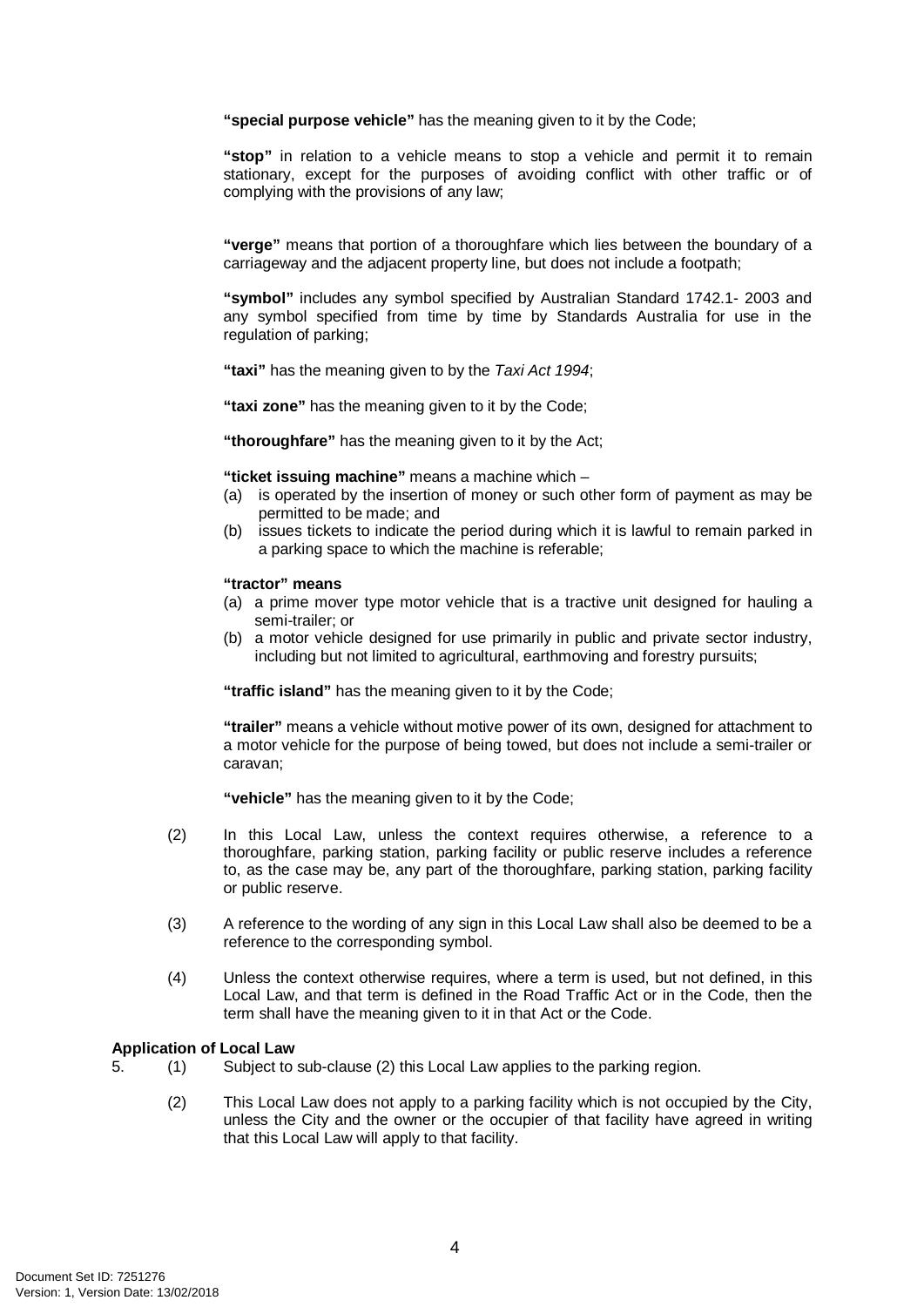- (3) The agreement referred to in sub-clause (2) may be made on such terms and conditions as the parties may agree.
- (4) Subject to subclause (2), this local law applies to any parking facility or parking station identified in Schedule 1.
- (5) The provisions of Parts 2 to 7 do not apply to a bicycle parked at a bicycle rail or bicycle rack.

### <span id="page-8-0"></span>**Vehicle and Driver Classification**

- 6. (1) For the purpose of this Local Law vehicles are divided into the following classes
	- (a) buses;
		- (b) caravans;
		- (c) motor cycles and bicycles;<br>(d) taxis:
		- taxis;
		- (e) commercial vehicles;
		- (f) tractors;
		- (g) heavy vehicles; and
		- (h) all other vehicles not otherwise classified.
	- (2) For the purpose of this Local Law, drivers are divided into the following classes
		- (a) authorised persons;
		- (b) employees of the City;
		- (c) customers or patrons of a shop, shopping centre, facility or event;
		- (d) persons who work in a shop or shopping centre; and
		- (e) all other persons not otherwise classified.

### <span id="page-8-1"></span>**Application and Interpretation of Signs**

- 7. (1) Where the stopping or parking of vehicles in a thoroughfare is regulated by a sign, then the sign shall for the purposes of this Local Law apply to that part of the thoroughfare which –
	- $(a)$  lies beyond the sign:
	- (b) lies between the sign and the next sign beyond that sign; and
	- (c) is on that side of the thoroughfare nearest to the sign.
	- (2) For the purposes of this Local Law a sign may prohibit or regulate parking or stopping by the use of any symbol.
	- (3) A sign regulating the parking or stopping of vehicles is presumed to be, in the absence of evidence to the contrary, a sign placed, marked or erected under the authority of this Local Law.
	- (4) An inscription or symbol on a sign operates and has effect according to its tenor, and where the inscription or symbol relates to the stopping of vehicles, it shall be deemed for the purposes of this Local Law to operate and have effect as if it also related to the parking of vehicles.
	- (5) A sign that:
		- (a) was erected by the local government or the Commissioner of Main Roads prior to the coming into operation of this Local Law; and
		- (b) relates to the parking of vehicles within the parking region, shall be deemed for the purposes of this Local Law to have been erected by the local government under the authority of this Local Law.

### <span id="page-8-2"></span>**Powers of the local government**

8. The local government may, by resolution, prohibit or regulate by signs or otherwise, the stopping or parking of any vehicle, any class of vehicles or any class of drivers in any part of the parking region but must do so consistently with the provisions of this Local Law.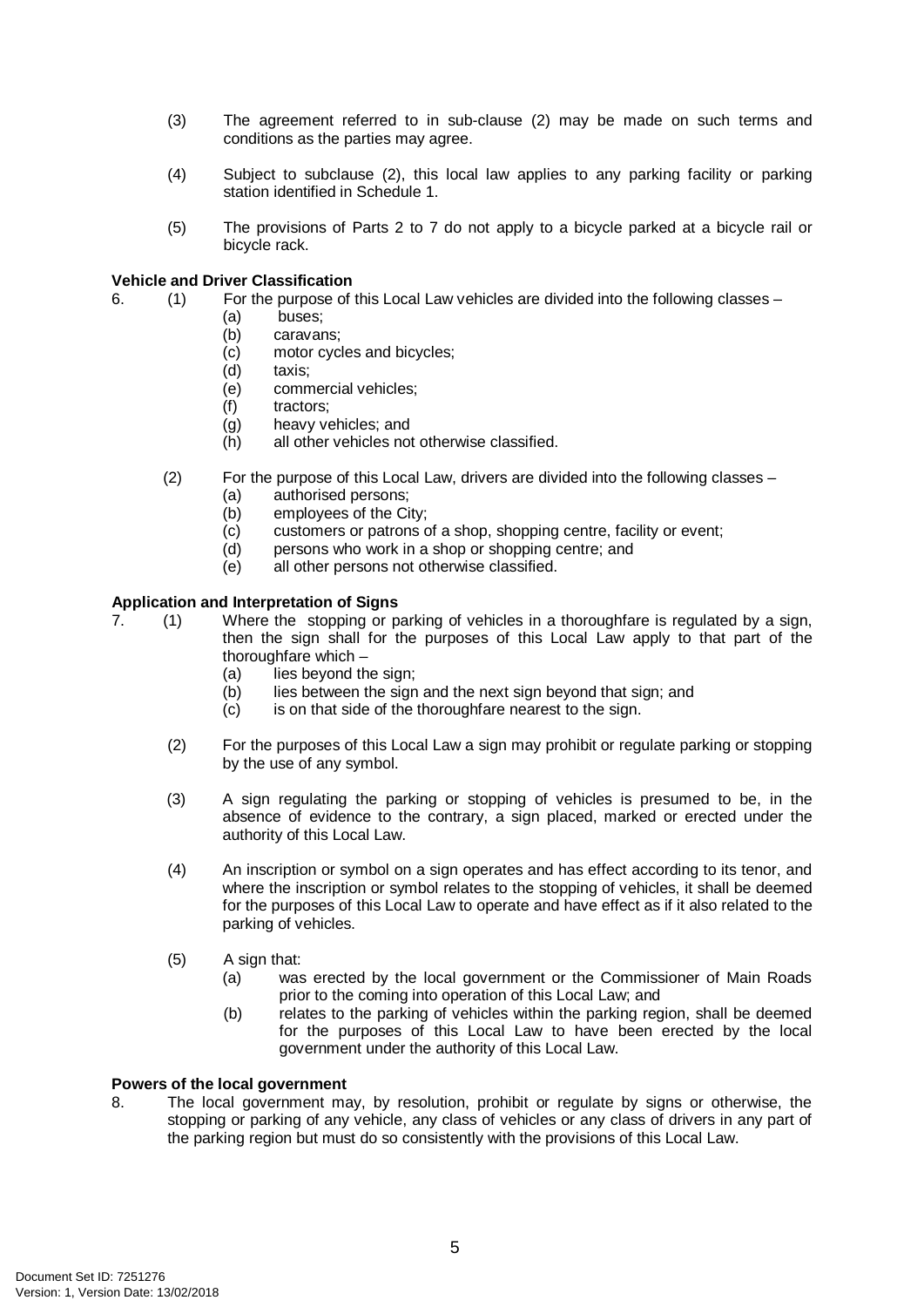# **PART 2 – PARKING STATIONS**

### <span id="page-9-1"></span><span id="page-9-0"></span>**Establishment of Parking Stations**

- 9. (1) The local government may constitute any land or structure as a parking station by inclusion of a description of the land or structure in Schedule 1.
	- (2) A parking station constituted under sub-clause (1) may be varied as to the land or structures which it comprises by an amendment to the description in Schedule 1.
	- (3) The local government shall indicate the constitution or variation of a parking station by sians.
	- $(4)$  In relation to a parking station, the local government may determine
		- (a) the location of parking spaces within a parking station;
		- (b) the permitted times and conditions of parking or stopping a vehicle;
		- (c) the classes of vehicles permitted to park or stop;<br>(d) the classes of person permitted to park or stop a v
		- the classes of person permitted to park or stop a vehicle; and
		- $(e)$  the manner of parking or stopping a vehicle.

#### <span id="page-9-2"></span>**Fees for Parking Stations**

- 10. (1) The local government may impose and determine a fee for the stopping or parking of a vehicle in a parking station under and in accordance with sections 6.16 to 6.19 of the Act.
	- (2) A reference in this Part to a "fee" means a fee imposed in accordance with sub-clause  $(1).$

# <span id="page-9-3"></span>**Conditions of Parking in a Parking Station**<br>11. (1) A person shall not park or st

11. (1) A person shall not park or stop a vehicle or permit a vehicle to remain parked in any parking station during any period for which a fee is payable unless –

- (a) in the case of a parking station having an attendant on duty, the person pays the appropriate fee when demanded; or
- (b) in the case of a parking station equipped with a ticket issuing machine, the person –
	- (i) inserts the appropriate fee in the ticket issuing machine or makes such other permitted form of payment which is indicated on the machine; and
	- (ii) obtains a parking ticket from the machine.
- (2) The local government may by resolution declare that sub-clause (1) shall not apply in a parking station during periods or on particular days specified in that resolution, provided the effect of such resolution is indicated by signs.

# <span id="page-9-4"></span>**Display of Tickets**<br>12. A person s

- 12. A person shall not stop or park a vehicle in a parking station equipped with a ticket issuing machine during any period for which a fee is payable unless an unexpired parking ticket applicable to that parking station is –
	- (a) displayed inside the vehicle; and
	- (b) displayed so that the date, expiry time and the number (if any) on the ticket are clearly visible to and able to be read by an authorised person from outside the vehicle, at all times while the vehicle remains stopped or parked in the parking station.

# <span id="page-9-5"></span>**Lost Tickets**<br>13 If prov

If provision is made in any parking station for payment of a fee on the departure of a vehicle, and the ticket issued when a vehicle entered the parking station is not produced on the departure of the vehicle, the fee payable shall be calculated from the time the parking station was opened on that day to the time of the departure of the vehicle.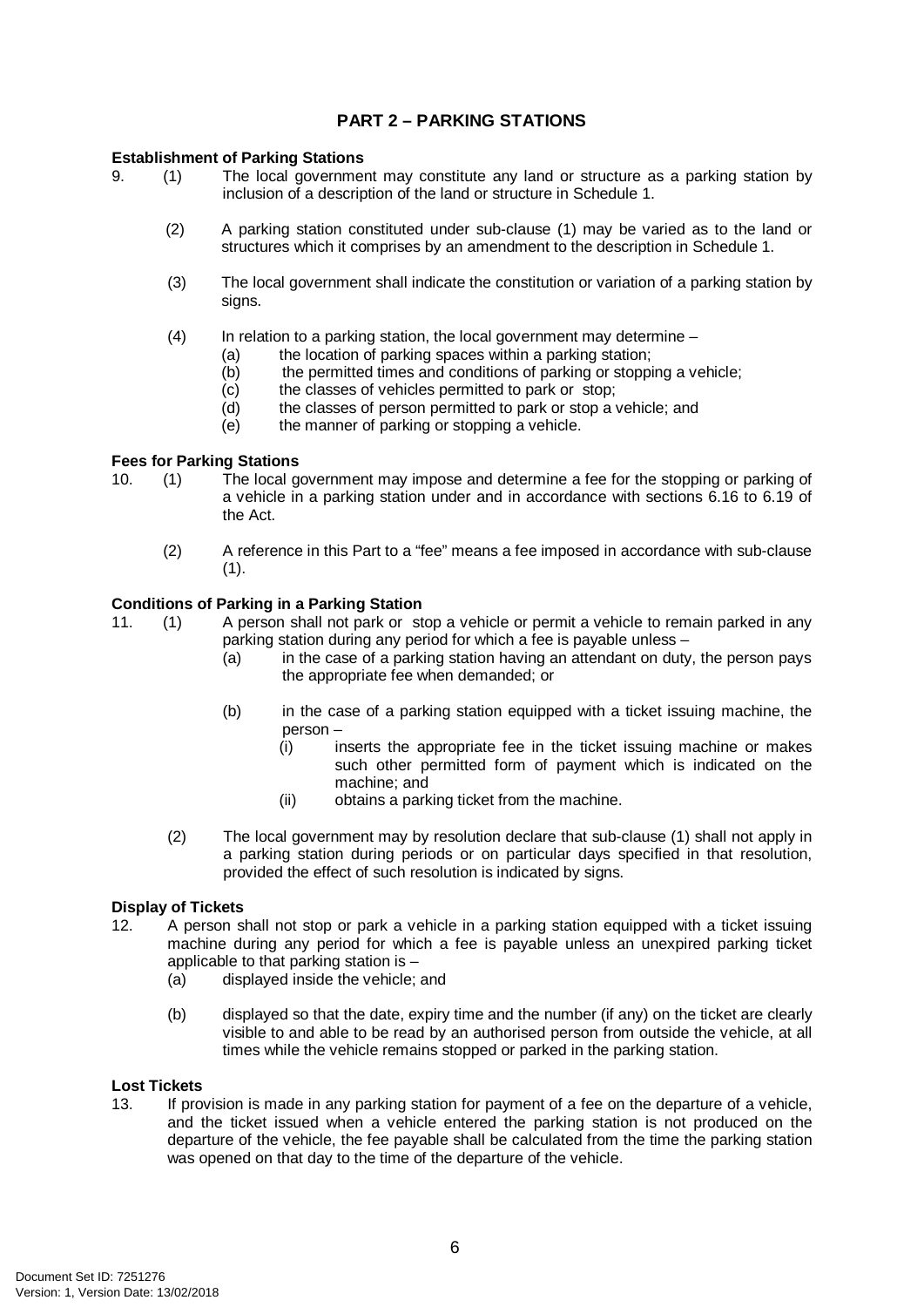### <span id="page-10-0"></span>**Removal of Vehicles**

14. A person shall not remove a vehicle which has been parked in a parking station until he or she pays the appropriate fee.

### <span id="page-10-1"></span>**Parking Within a Parking Space**

15. A person shall not stop or park a vehicle in a parking station, other than wholly within a parking space.

# <span id="page-10-2"></span>**Prohibitions on Stopping or Parking**<br>16. (1) A person shall not stop

- (1) A person shall not stop a vehicle in any part of a parking station
	- (a) if the stopping of a vehicle in that part is prohibited by a sign; or
		- (b) during a period in which the stopping or parking of vehicles in that part is prohibited by a sign.
	- (2) A person shall not park a vehicle on any part of a parking station
		- (a) if the parking of vehicles on that part is prohibited by a sign;
		- (b) during a period in which the parking of vehicles on that part is prohibited by a sign; or
		- (c) if a sign specifies that the part is for the parking of vehicles:
			- (i) of a different class;
			- (ii) or driven by a person of a different class.
		- (d) for more than the maximum time specified by a sign.
		- (e) so as to obstruct an entrance to, or an exit from a parking station, or an access way within the parking station;

# <span id="page-10-3"></span>**Special Event Parking**<br>17. (1) The loc

- 17. (1) The local government may by use of signs set aside, for any period specified on the signs, any parking station for the parking of vehicles by persons attending a special event.
	- (2) A person shall not park or stop a vehicle in a parking station set aside under subclause (1) during the period for which it is set aside, unless a ticket purchased from the City with respect to the special event is displayed inside the vehicle and is clearly visible to and able to be read by an authorised person from outside the vehicle.
	- (3) For the purpose of this clause, "special event" means any event or occurrence considered by the Council to be special or likely to attract a substantial number of persons driving vehicles, and which has been the subject of local public notice no less than twenty-eight days prior to the first day of the event or occurrence.
	- (4) During the period referred to in sub-clause (1) the provisions of clauses 16(1)(b) and 16(2)(b) & (d) shall not apply to the parking station.

## <span id="page-10-4"></span>**Behaviour in Parking Stations**

### 18. A person shall not:

- (a) remain in or on a parking station after having been directed to leave that parking station by an authorised person;
- (b) permit a vehicle to park on any part of a parking station, if an authorized person directs the driver of such vehicle to move the vehicle;
- (c) drive in a parking station in a direction other than the direction indicated by arrows.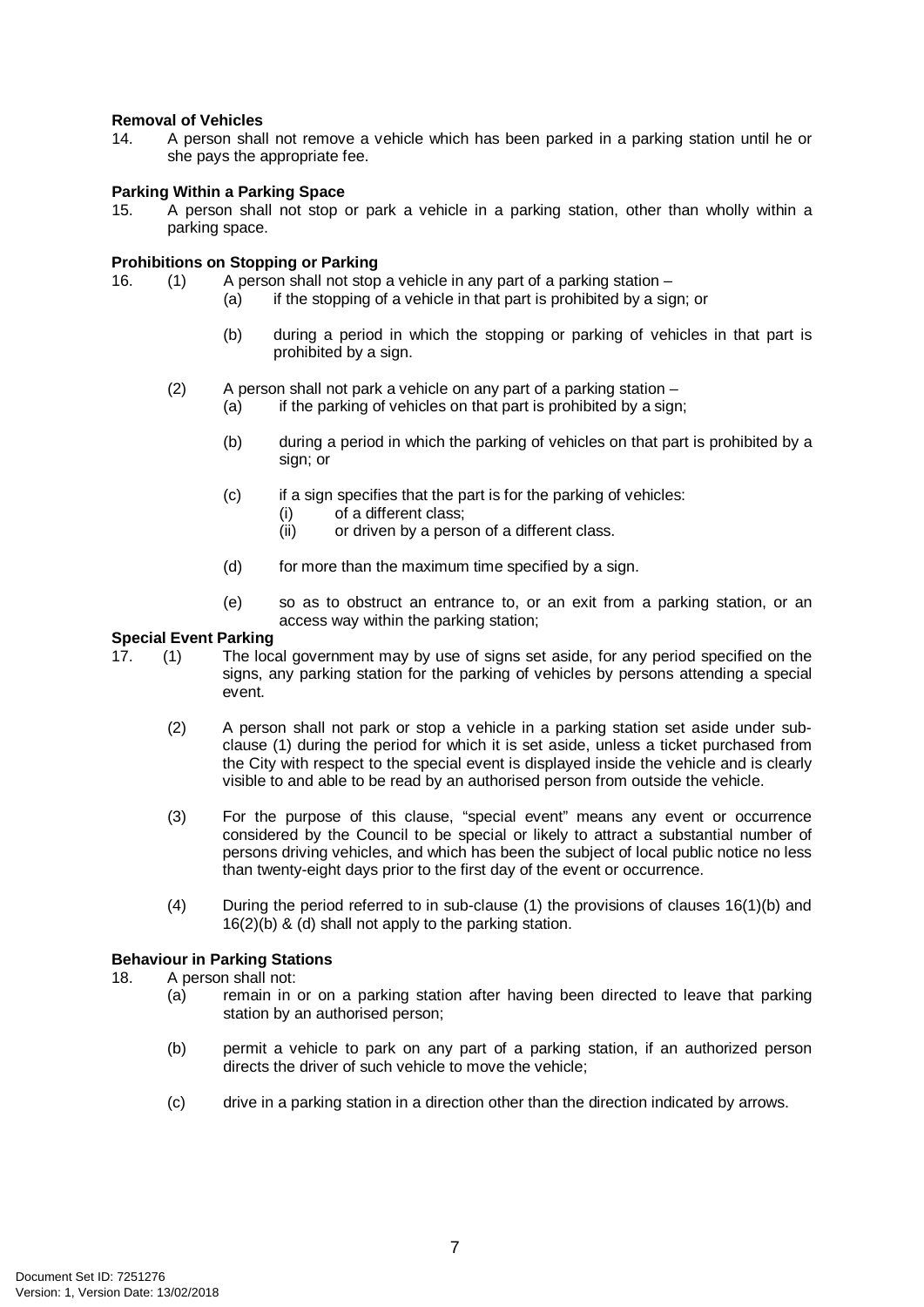### <span id="page-11-0"></span>**Parking Stations May be Locked**

19. At the expiration of the hours of operation of a parking station the local government whether or not any vehicle remains parked in a parking station may lock the parking station or otherwise prevent the movement of any vehicle within, to or from it.

# <span id="page-11-1"></span>**Selling and Hiring in Parking Stations**<br>20. No person shall at or on any par

No person shall at or on any part of a parking station sell, hire, give away, offer or expose for sale or hire anything of any nature, unless that person has the prior written permission of the local government to do so.

### <span id="page-11-2"></span>**Authorised Spaces in Parking Stations**

- 21. (1) The local government may by use of signs set aside any parking station or any parking space or spaces in a parking station for the parking of vehicles by persons authorised by the local government.
	- (2) Where the local government authorises a person pursuant to sub-clause
		- $(1)$  the local government
			- (a) shall issue a written permit to the person; and
			- (b) may revoke the permit at any time.
	- (3) A person shall not park or stop a vehicle in a parking space set aside under this clause unless a permit issued with respect to the vehicle is displayed inside the vehicle and is clearly visible to and readable by any authorised person examining the permit from outside the vehicle.

# <span id="page-11-3"></span>**Damage to Parking Stations**<br>22. A person shall not real

A person shall not remove, damage, deface, misuse or interfere with any part of a parking station or parking facility, or attempt to do so.

#### <span id="page-11-4"></span>**Operation of Ticket Issuing Machines**

- 23. (1) A person shall not operate or attempt to operate a ticket issuing machine except in accordance with the operating instructions appearing on the ticket issuing machine.
	- (2) A person shall not insert or cause to be inserted or attempt to insert into a ticket issuing machine anything other than the money which is appropriate for the machine, or such other permitted form of payment which is indicated on the machine.

#### <span id="page-11-5"></span>**Damage to Ticket Issuing Machines or Detection Drivers**

- 24. (1) A person shall not remove, damage, deface, misuse or interfere with any ticket issuing machine or attempt to do any such act.
	- (2) A person shall not interfere with, damage or obstruct the operation of any electronic parking detection device or instrument in any parking station, carriageway or in any other place.
	- (3) A person shall not interfere with, damage or obstruct the operation of any display panels or transmitting equipment in relation to any electronic parking detection devices or instruments operated by the local government.

#### <span id="page-11-6"></span>**Defacing a Parking Ticket**

25. A person shall not display in a vehicle a ticket purchased from a ticket issuing machine or from any other place authorised by the local government if the ticket has been altered, added to or defaced in any way in an attempt to avoid payment of the appropriate fee.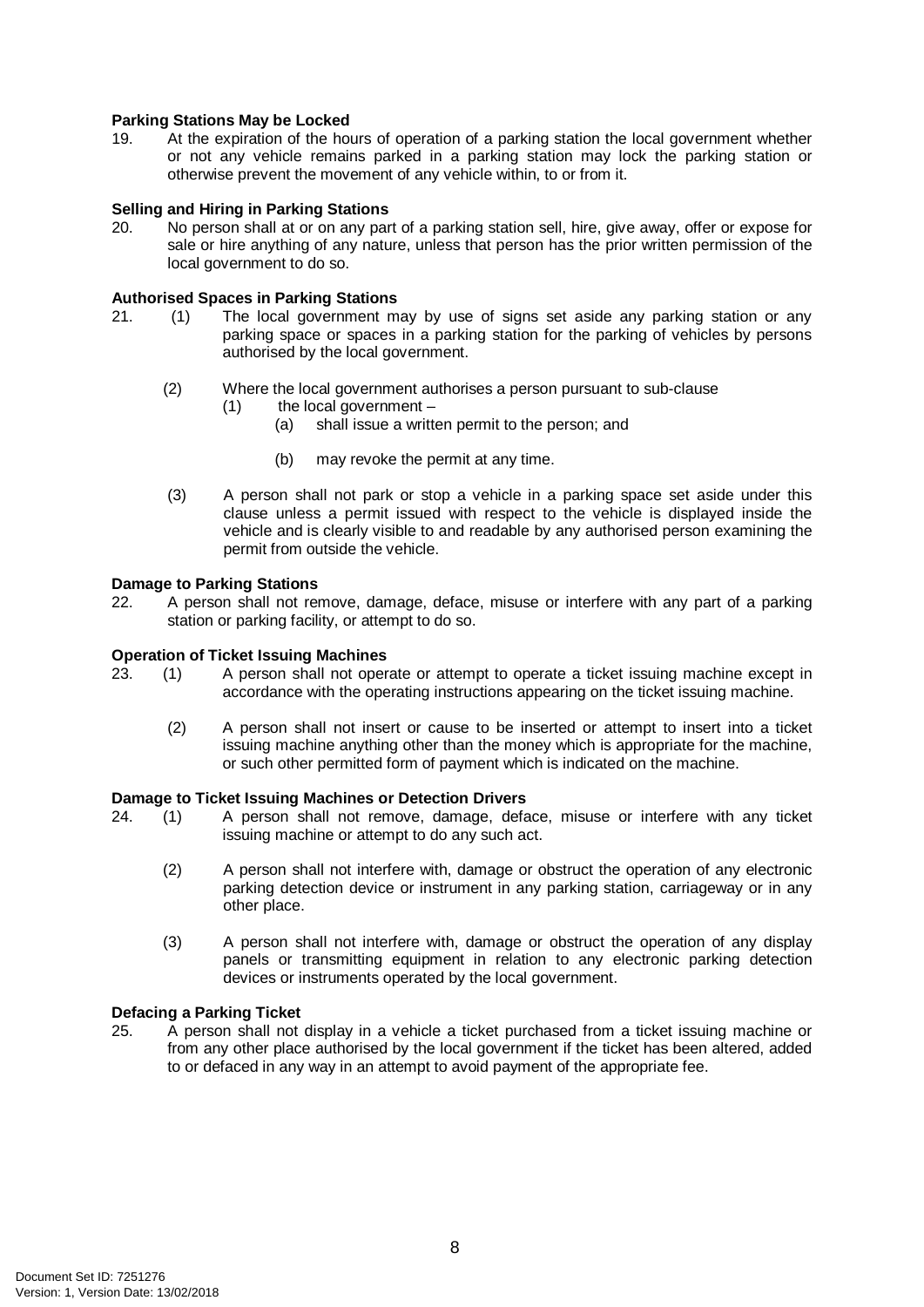# **PART 3 – PARKING ON THOROUGHFARES**

### <span id="page-12-1"></span><span id="page-12-0"></span>**Stopping or Parking Contrary to Signs**

26. (1) A person shall not stop or park a vehicle on a thoroughfare, or portion of a thoroughfare,  $-$ <br>(a) if it is s

- if it is set apart by a sign for the stopping or parking of vehicles of a different class;
- (b) if it is set apart by a sign for the stopping or parking of vehicles by persons of a different class;
- (c) during any period when the stopping or parking of vehicles is prohibited by a sign;
- (d) to which a 'no stopping' sign applies;
- (e) to which a 'no parking' sign applies, unless the driver is-
	- (i) dropping off, or picking up, passengers or goods;
		- (ii) does not leave the vehicle unattended; and
		- (iii) completes the dropping off, or picking up, of the passengers or goods within 2 minutes of stopping and drives on.

'unattended', in relation to a vehicle, means that the driver has left the vehicle so that the driver is more than 3 metres from the closest point of the vehicle.

- $(f)$  the side of which is marked with a continuous yellow edge line;
- (g) other than wholly within a parking space if the part of the thoroughfare upon which the vehicle is standing or parked is provided with parking spaces.
- (2) A person shall not stop or park a vehicle on any part of a thoroughfare, whether or not that part is marked as a parking space, for more that the maximum time specified by a sign.

# <span id="page-12-2"></span>**Occupied Parking Spaces**<br>27 A person shall not st

A person shall not stop or park or attempt to stop or park a vehicle in a parking space in which another vehicle is stopped or parked.

### <span id="page-12-3"></span>**Median Strips and Traffic Islands**

- 28. Subject to any law relating to intersections with traffic control signals, a person shall not stop or park a vehicle on any part of a thoroughfare so that any portion of the vehicle is  $-$ 
	- (a) on a median strip;
	- (b) adjacent to a median strip otherwise than in a parking space; or
	- (c) on, or within 9.0 metres of any portion of a carriageway bounded on one or both sides by a traffic island.

#### <span id="page-12-4"></span>**Parking vehicle on a carriageway**

- 29. (1) A person parking a vehicle on a carriageway other than in a parking space shall park it:
	- (a) in the case of a two-way carriageway, so that it is as near as practicable to and parallel with, the left boundary of the carriageway and headed in the direction of the movement of traffic on the side of the thoroughfare on which the vehicle is parked;
	- (b) in the case of a one-way carriageway, so that it is as near as practicable to and parallel with either boundary of the carriageway and headed in the direction of the movement of traffic on the side of the thoroughfare on which the vehicle is parked;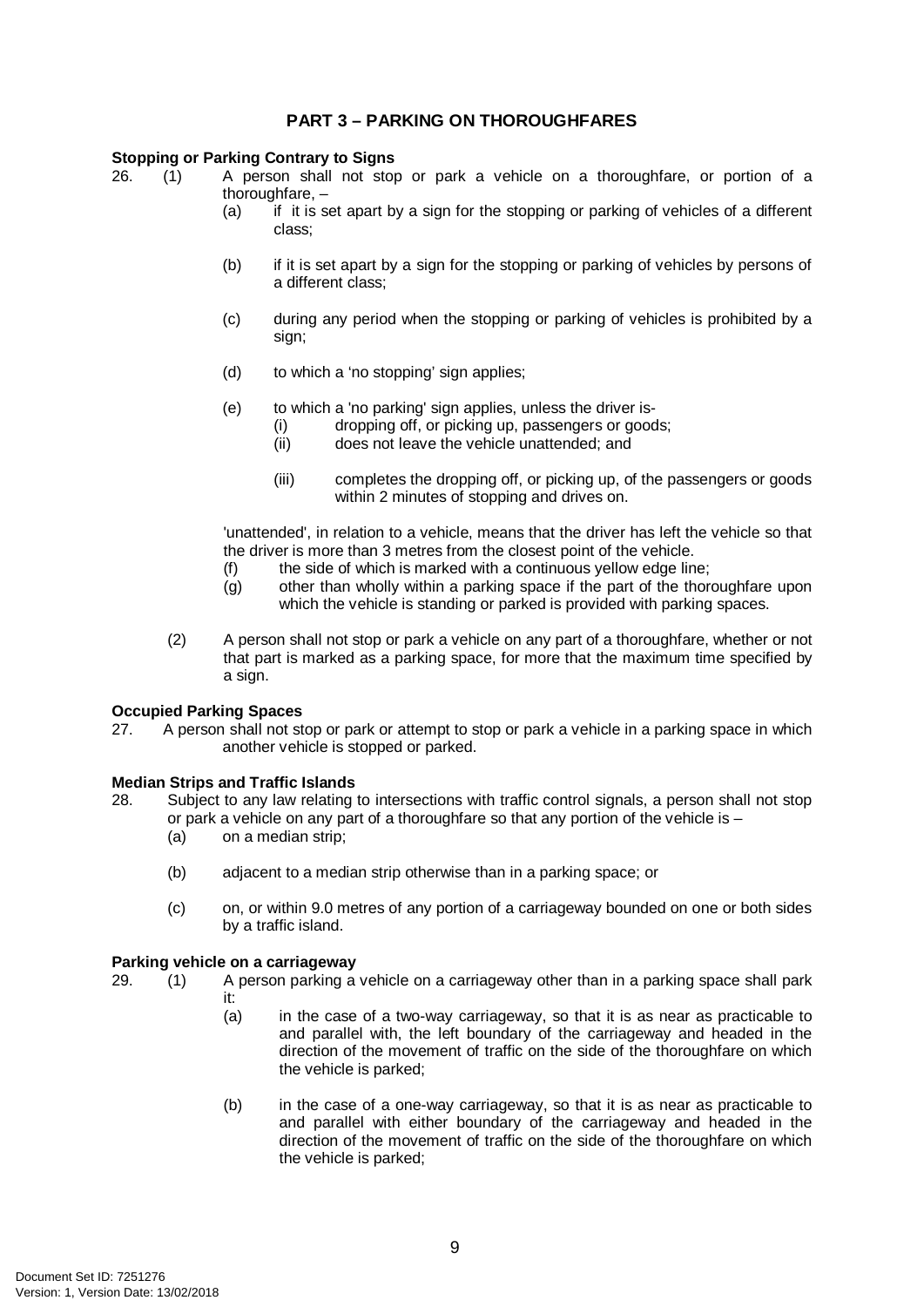- (c) so that at least 3 metres of the width of the carriageway lies between the vehicle and the farther boundary of the carriageway, or any continuous line or median strip, or between the vehicle and a vehicle parked on the farther side of the carriageway;
- (d) so that the front and the rear of the vehicle respectively are not less than 1 metre from any other vehicle, except a motorcycle without a trailer, or a bicycle parked in accordance with this Local Law; and
- (e) so that it does not obstruct any vehicle on the carriageway,

unless otherwise indicated on a parking regulation sign or markings on the roadway.

- (2) In this clause, 'continuous dividing line' means (a) a single continuous dividing line only;
	- (b) a single continuous dividing line to the left or right of a broken dividing line; or
	- (c) 2 parallel continuous dividing lines.

### <span id="page-13-0"></span>**When parallel and right-angled parking apply**

- 30. Where a traffic sign associated with a parking area is not inscribed with the words 'angle parking' (or with an equivalent symbol depicting this purpose), then unless a sign associated with the parking area indicates, or marks on the carriageway indicate, that vehicles have to park in a different position, where the parking area is:
	- (a) adjacent to the boundary of a carriageway, a person parking a vehicle in the parking area shall park it as near as practicable to and parallel with that boundary; and
	- (b) at or near the centre of the carriageway, a person parking a vehicle in that parking area shall park it at approximately right angles to the centre of the carriageway.

# <span id="page-13-1"></span>**When angle parking applies**<br>31. (1) Subject to sub

- 31. (1) Subject to sub-clause (2), where a sign associated with a parking area is inscribed with the words 'angle parking' (or with an equivalent symbol depicting this purpose), a person parking a vehicle in the area shall park the vehicle at an angle of approximately 45 degrees to the centre of the carriageway unless otherwise indicated by the inscription on the parking sign or by marks on the carriageway.
	- (2) This clause does not apply to:
		- (a) a passenger vehicle or a commercial vehicle with a mass including any load, of over three tonnes; or
		- (b) a person parking either a motor cycle without a trailer or a bicycle.

### <span id="page-13-2"></span>**Parking Near Fire Hydrant or Public Post Box**

- 32. (1) A person shall not stop or park a vehicle on a thoroughfare so that any portion of the vehicle is within 1 metre of a fire hydrant or fire plug, or of any sign or mark indicating the existence of a fire hydrant or fire plug.
	- (2) A person shall not stop or park a vehicle on a thoroughfare so that any portion of the vehicle is within:
		- (i) 3 metres of a public post box; or
		- (ii) within a mail zone,

unless the vehicle is being used for the purpose of collecting postal articles from the post box.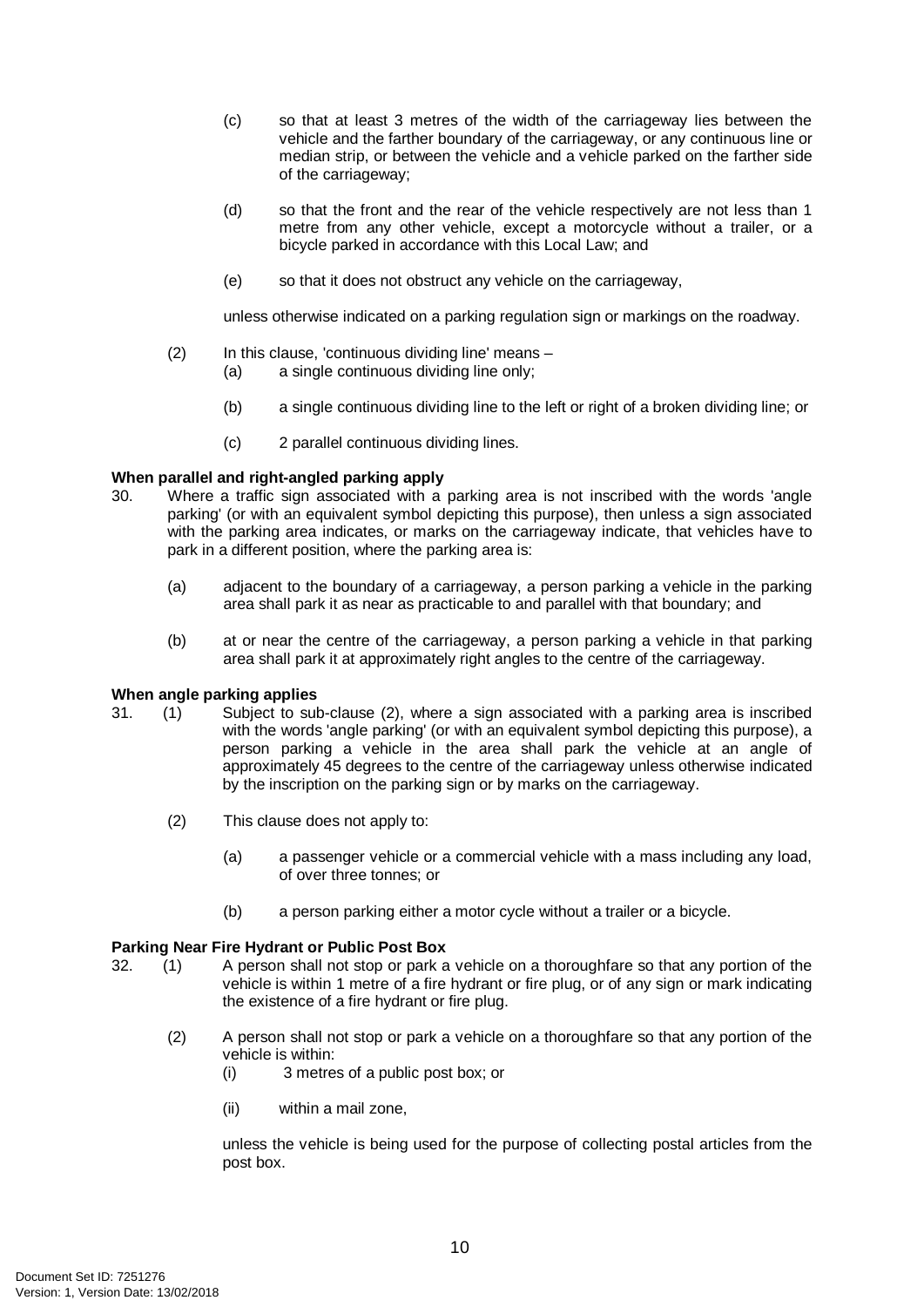## <span id="page-14-0"></span>**Traffic Obstructions**

- 33. Subject to any law relating to intersections with traffic control signals, a person shall not stop or park a vehicle so that any portion of the vehicle is –
	- (a) in front of a right of way, crossover, passage or private drive or so close to one as to deny vehicles reasonable access to, or egress from, the right of way, crossover, passage or private drive;
	- (b) upon an intersection except adjacent to a carriageway boundary that is not broken by an intersecting carriageway;
	- (c) within 10 metres of the nearest property line of any thoroughfare intersecting the thoroughfare on the side on which the vehicle is parked;
	- (d) alongside any excavation, works, hoarding, scaffolding or obstruction on the carriageway, if the vehicle would obstruct traffic;
	- (e) in a cul-de-sac so as to obstruct the turning of vehicles within the cul-de-sac; or
	- (f) on or over a footpath or a place of refuge for pedestrians.

unless a sign or markings on the carriageway indicate otherwise.

#### <span id="page-14-1"></span>**Double Parking**

- 34. (1) A person shall not stop or park a vehicle on a thoroughfare so that any portion of the vehicle is between any other stopped or parked vehicle and the centre of that thoroughfare.
	- (2) This clause does not apply to a driver stopped in traffic.

# <span id="page-14-2"></span>**Verge Parking**<br>35. (1)

- 35. (1) A person shall not stop or park a vehicle on a verge where signs prohibit the stopping or parking of vehicles on that verge.
	- (2) A person, not being the owner or the occupier of the land abutting on to a verge, shall not without consent of that owner or occupier, drive, park or stop a vehicle upon that verge.
	- (3) A person shall not park a commercial vehicle on a verge unless it is being loaded or unloaded with reasonable expedition with goods, merchandise or materials collected from or delivered to the premises adjacent to the portion of the verge on which the commercial vehicle is parked, provided no obstruction is caused to the passage of any vehicle or person using a carriageway or a path.

# <span id="page-14-3"></span>**Bus Stops, Pedestrian, Railway and Children's Crossing**<br>36. (1) A person shall not stop or park a vehicle on

- A person shall not stop or park a vehicle on a thoroughfare so that any portion of the vehicle is within 10 metres of the departure side of –
	- (a) a sign inscribed with the words "Bus Stop" or "Hail Bus Here" (or with equivalent symbols depicting these purposes), unless that vehicle is an bus taking up or setting down passengers; or
	- (b) a pedestrian crossing or a children's crossing established on a thoroughfare.
	- (2) A person shall not stand a vehicle on a thoroughfare so that any portion of the vehicle is within 20 metres of the approach side of  $-$ 
		- (a) a sign inscribed with the words "Bus Stop" or "Hail Bus Here" (or with equivalent symbols depicting these purposes), unless that vehicle is an bus taking up or setting down passengers; or
		- (b) a pedestrian crossing or a children's crossing established on a thoroughfare.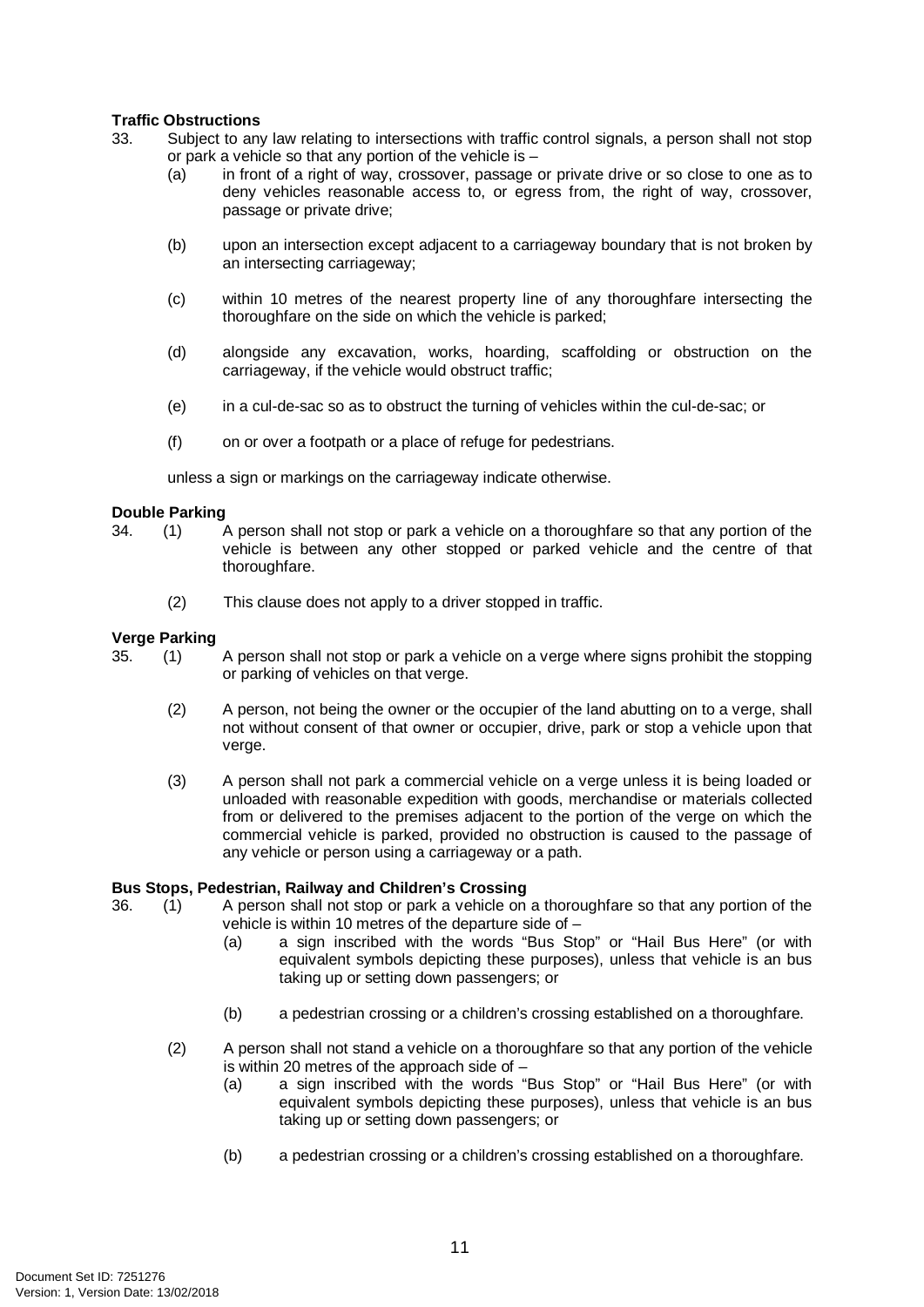- (3) A driver shall not stop in a bus zone unless the driver is driving a public bus, or a bus of a type that is permitted to stop at the bus zone by information on or with the 'bus zone' sign applying to the bus zone.
- (4) A person shall not park a vehicle so that any portion of the vehicle is within 20 metres of either the approach side or the departure side of the nearest rail of a railway level crossing.

# <span id="page-15-0"></span>**No Parking within One Hour**<br>37. A person parks a vehi

37. A person parks a vehicle in a thoroughfare where parking is restricted as to time, that person shall not park that vehicle again in the same thoroughfare on that day unless it has first been removed from the thoroughfare for at least 1 hour.

## <span id="page-15-1"></span>**Direction to Move Vehicles**

38. A driver of a vehicle shall not permit a vehicle to stop or park on any part of a thoroughfare or public reserve, if an authorised person directs the driver to move it.

# <span id="page-15-2"></span>**Stopping in a Loading Zone**<br>39 A person shall not stop

A person shall not stop a vehicle in a loading zone unless it is:

- (a) a motor vehicle used for commercial or trade purposes engaged in the picking up or setting down of goods; or
- (b) a motor vehicle taking up or setting down passengers,

but, in any event, shall not remain in that loading zone:

- (c) for longer than a time indicated on the 'loading zone' sign; or
- (d) longer than 30 minutes (if no time is indicated on the sign).

### <span id="page-15-3"></span>**Stopping in a taxi zone**

40. A driver shall not stop in a taxi zone, unless the driver is driving a taxi.

### <span id="page-15-4"></span>**No parking of vehicles exposed for sale and in other circumstances**

- 41. A person shall not park a vehicle on any portion of a thoroughfare:
	- (a) for the purpose of exposing it for sale;
		- (b) if that vehicle is not licensed under the Road Traffic Act;
		- (c) if that vehicle is a trailer or a caravan unattached to a motor vehicle; or
		- (d) for the purpose of effecting repairs to it, other than the minimum repairs necessary to enable the vehicle to be moved to a place other than a thoroughfare.

# **PART 4 – STOPPING AND PARKING GENERALLY**

# <span id="page-15-6"></span><span id="page-15-5"></span>**Parking and Stopping of Bicycles**<br>42 A person shall not park or

A person shall not park or stop any bicycle in a parking space, unless the parking space is marked "M/C".

### <span id="page-15-7"></span>**Authorised Parking**

43. A person shall not, without the permission of the local government or an authorised person, stop or park a vehicle, other than an authorised vehicle, in an area designated by signs for the parking of authorised vehicles only.

### <span id="page-15-8"></span>**Private Property**

44. (1) In this clause, a reference to "land" does not include land which is – (a) a public reserve;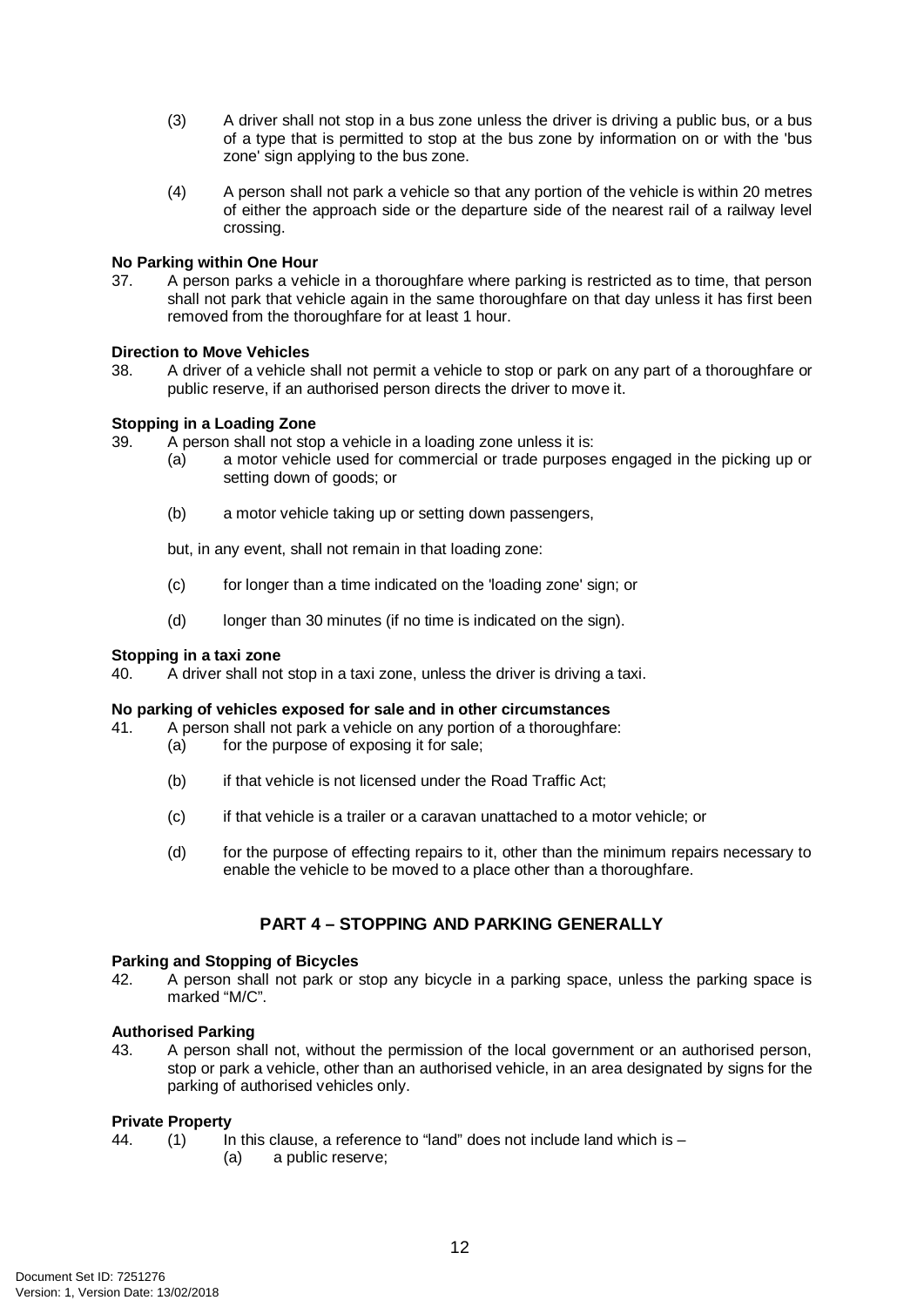- (b) the subject of an agreement referred to in clause 5(2); or
- (c) a parking station.
- (2) A person shall not park a vehicle on land without the consent of the owner or occupier of the land on which the vehicle is parked.
- (3) The consent referred to in sub-clause (2) may be given subject to any conditions which are specified on a sign, and a person shall not park a vehicle on the land otherwise than in accordance with the consent.

#### <span id="page-16-0"></span>**Stopping heavy, commercial and other types of vehicles in built up area**

- 45. (1) A person shall not park—
	- (a) a vehicle or any combination of vehicles that, together with any projection on, or load carried by, the vehicle or combination of vehicles, is 7.5m or more in length or exceeds a GVM of 4.5 t;
	- (b) a commercial vehicle;
	- (c) a caravan;
	- (d) a bus;
	- (e) a tow truck;
	- (f) a tractor; or
	- (g) a trailer.

on a carriageway or verge in a built-up area between the hours of 6.00 pm one day and 7.00 am the following day and for more than three hours consecutively between the hours of 7.00 am and 6.00 pm.

(2) Nothing in this clause mitigates the limitations or conditions imposed by any other clause or by any local law or traffic sign relating to the parking or stopping of vehicles.

#### <span id="page-16-1"></span>**Marking of Tyres**

- 46. (1) An authorised person may mark the tyres of a parked vehicle with chalk or any other non-indelible substance for any purpose connected with or arising out of that authorised person's duties and powers.
	- (2) A person shall not remove a mark made by an authorised person so the purpose of the affixing of such mark is defeated or likely to be defeated.

# <span id="page-16-2"></span>**Parking on Public Reserves**<br>47. A person shall not sto

47. A person shall not stop or park a vehicle in a public reserve, other than within a parking facility or parking station on that reserve, unless the person is an employee of the City in the course of her or his duties, or has obtained the permission of the local government or an authorised person.

### <span id="page-16-3"></span>**No Obstruction of Public Places**

- 48. (1) A person shall not park a vehicle in a public place so as to cause an obstruction.
	- (2) For the purposes of sub-clause (1):
		- (a) a vehicle which is parked in any portion of a public place where vehicles may not lawfully be parked is deemed to be causing an obstruction;
		- (b) a vehicle that is parked in any portion of a public place where vehicles may lawfully be parked does not cause an obstruction, unless –
			- (i) the vehicle is so parked for any period exceeding 24 hours, without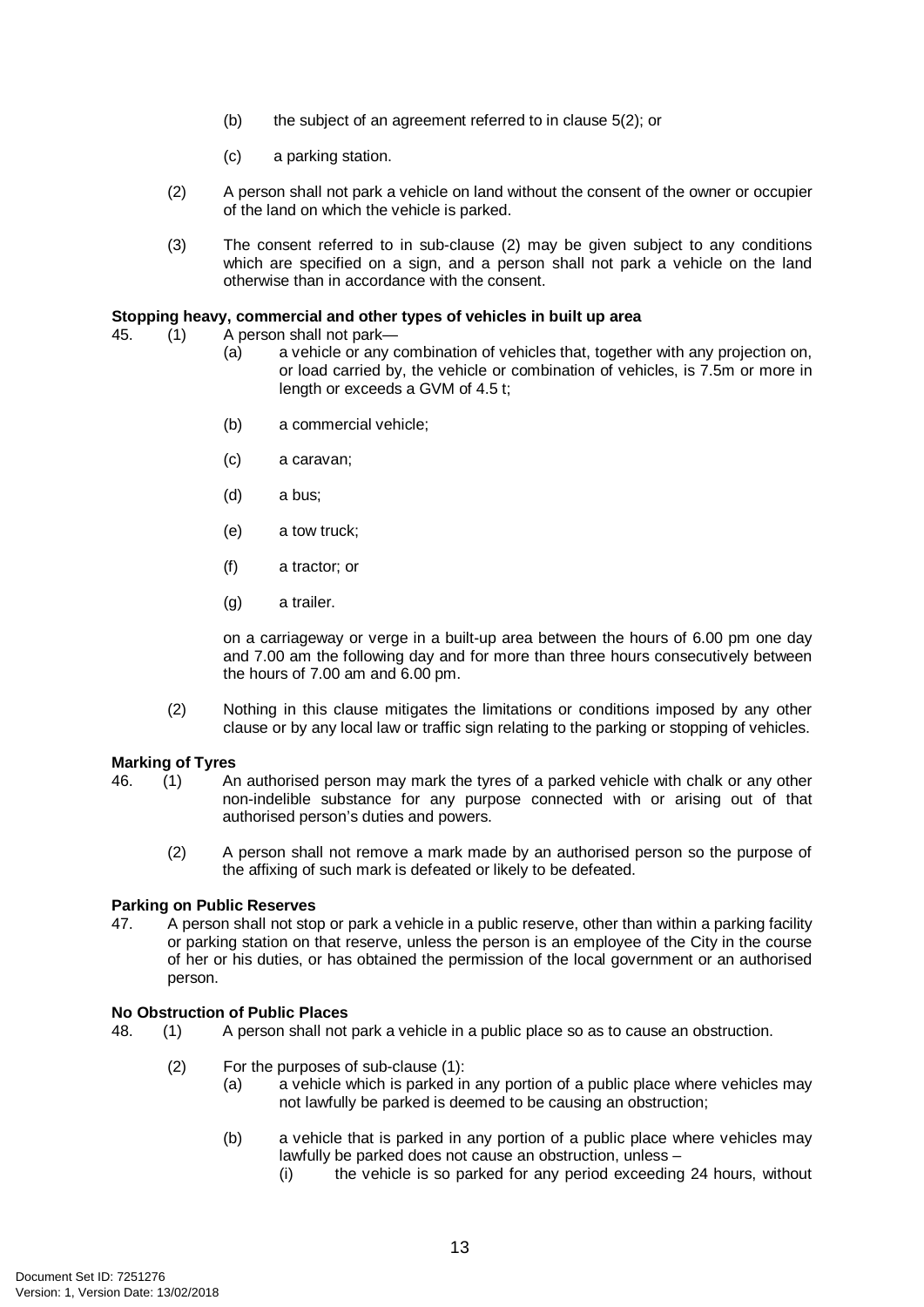- the consent in writing of the CEO or an authorised person; or
- (ii) the vehicle is so parked during any period in which the parking of vehicles is prohibited or restricted by a sign.

# <span id="page-17-0"></span>**Impounding of Vehicles**<br>49. The impounding of

The impounding of vehicles and other goods shall be carried out in accordance with sections 3.37 to 3.48 of the Act and regulation 29 of the *Local Government (Functions and General) Regulations 1996*.

#### <span id="page-17-1"></span>**Stopping in a parking area for people with disabilities**

- 50. (1) A driver shall not stop in a parking area for people with disabilities unless:
	- (a) the driver's vehicle displays an ACROD sticker; and
		- (b) either the driver or a passenger in that vehicle is a person with disabilities.
	- (2) In this clause a 'parking area for people with disabilities' is a length or area:
		- (a) to which a 'permissive parking' sign displaying a people with disabilities symbol applies;
		- (b) to which a 'people with disabilities parking' sign applies;
		- (c) indicated by a road marking (a 'people with disabilities road marking') that consists of, or includes, a people with disabilities symbol; or
		- (d) set aside within a parking region as a 'parking bay for use of a disabled person' under the Local Government (Parking for Disabled Persons) *Regulations 1988.*

# <span id="page-17-2"></span>**Restrictions on parking in particular areas**

- A person shall not park a vehicle:
	- (a) in a no parking area;
	- (b) in a parking area, except in accordance with both the signs associated with the parking area and with this Local Law;
	- (c) in a space marked 'M/C' unless it is a motorcycle without a sidecar or a trailer, or it is a bicycle.

### **PART 5 – RESIDENTIAL PARKING PERMITS**

#### <span id="page-17-4"></span><span id="page-17-3"></span>**Residential Parking Permit**

- 52. (1) A maximum of three (3) residential parking permits may be issued for each residential lot fronting or with vehicle access to and from the thoroughfare.
	- (2) An application for parking permit shall be made in the form determined by the local government.
	- (3) The local government may in respect of an application for a permit for the purpose of sub-clause (1):
		- (a) approve it;
		- (b) approve it subject to such conditions as the local government considers appropriate; or
		- (c) refuse to approve it.
	- (4) Where the local government makes a decision under sub-clause (3), it shall issue a permit in the form determined by it to the person who applied for the permit.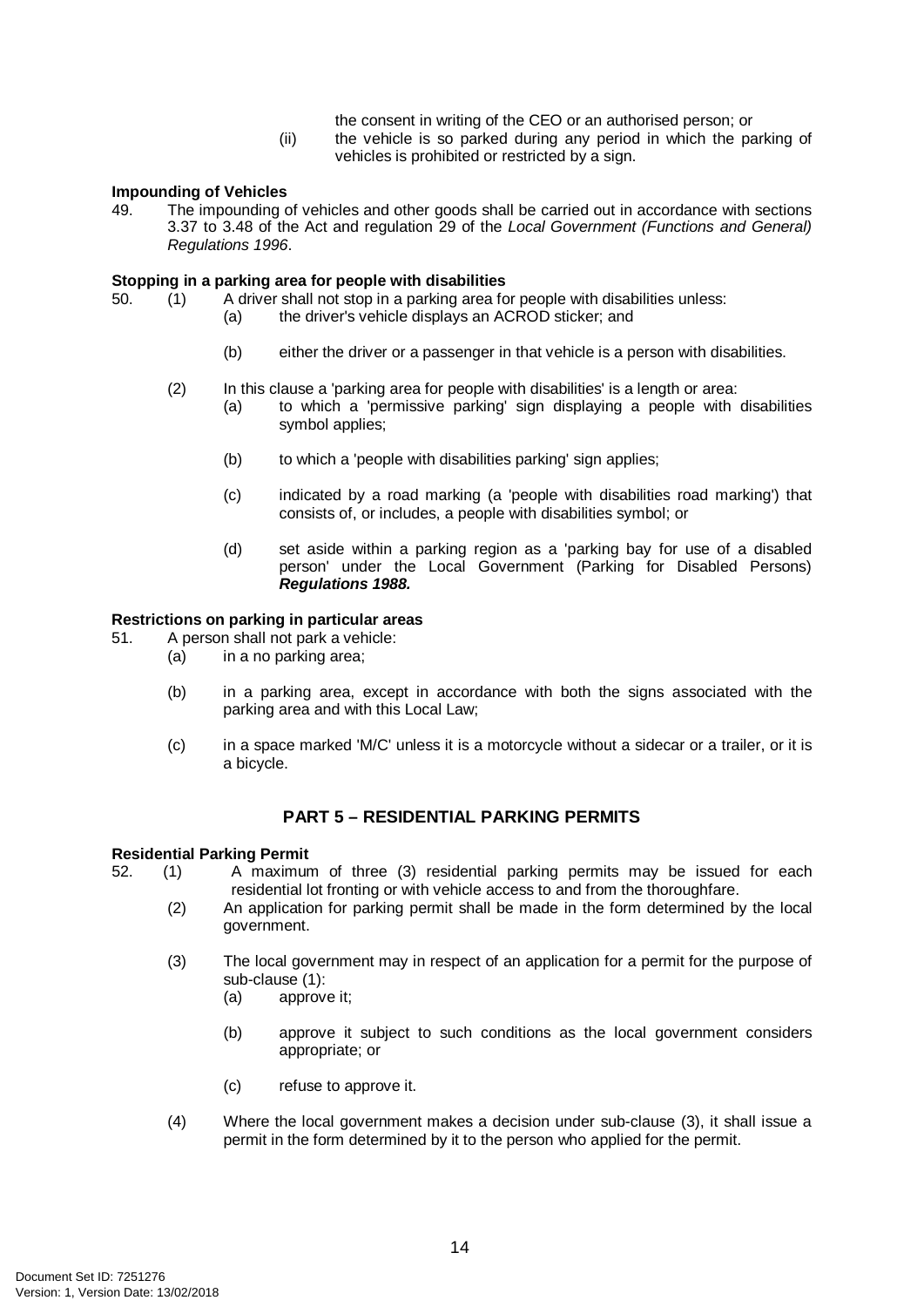- (5) A permit issued for the purpose of sub-clause (1) will be issued for a period not exceeding one (1) year and expiring on 31 December in the year of issue.
- (6) Every permit issued for the purpose of sub-clause (1) is to specify:
	- (a) a permit number;
	- (b) the name of the thoroughfare to which the exemption granted by clause 53 applies; and
	- (c) the date on which that permit expires.

#### <span id="page-18-0"></span>**Conditions of Exemption for Residential Parking Permits**

- 53. Where parking of a vehicle on any part of a thoroughfare within the district is prohibited for more than a specified time, the holder of a permit issued under clause 52 is exempted from such prohibitions if:
	- (1) The vehicle is parked on a thoroughfare or portion of a thoroughfare specified in the permit, but not adjacent to retail premises where the parking of all vehicles is subject to a time restriction.
	- (2) The permit is displayed in the vehicle in a prominent position.
	- (3) The period in respect of which the permit was issued has not expired.
	- (4) The holder of the permit at the time of parking the vehicle still resides at the residential lot in respect of which the permit was issued.

# <span id="page-18-1"></span>**Removal and cancellation of residential parking permit**<br>54. The holder of a permit issued under clause 52 v

The holder of a permit issued under clause 52 who changes residence shall remove the permit from the vehicle to which it is affixed, and the permit shall be deemed to be cancelled on and from the date the holder changes residence.

## **PART 6 – METERED ZONES**

# <span id="page-18-3"></span><span id="page-18-2"></span>**Determination of metered zones**<br>55. (1) The local governr

- 55. (1) The local government may by resolution constitute, determine and vary and also indicate by signs, metered spaces and metered zones.
	- (2) In respect of metered spaces and metered zones the local government may by resolution determine, and may indicate by signs:
		- (a) permitted times and conditions of parking depending on and varying with the locality;
		- (b) classes of vehicles which are permitted to park;
		- (c) the amount payable for parking; and
		- (d) the manner of parking.

#### <span id="page-18-4"></span>**Parking fee to be paid**

56. Subject to clause 59, a person shall not park a vehicle in a metered space unless the appropriate fee as indicated by a sign on the parking meter referable to the space is inserted into the parking meter.

#### <span id="page-18-5"></span>**Limitation on parking in metered space**

57. The payment of a fee under clause 56 shall entitle a person to park the vehicle in a metered space for the period shown on the parking meter, but does not authorize the parking of the vehicle during any time when parking in that space may be prohibited in accordance with this Local Law.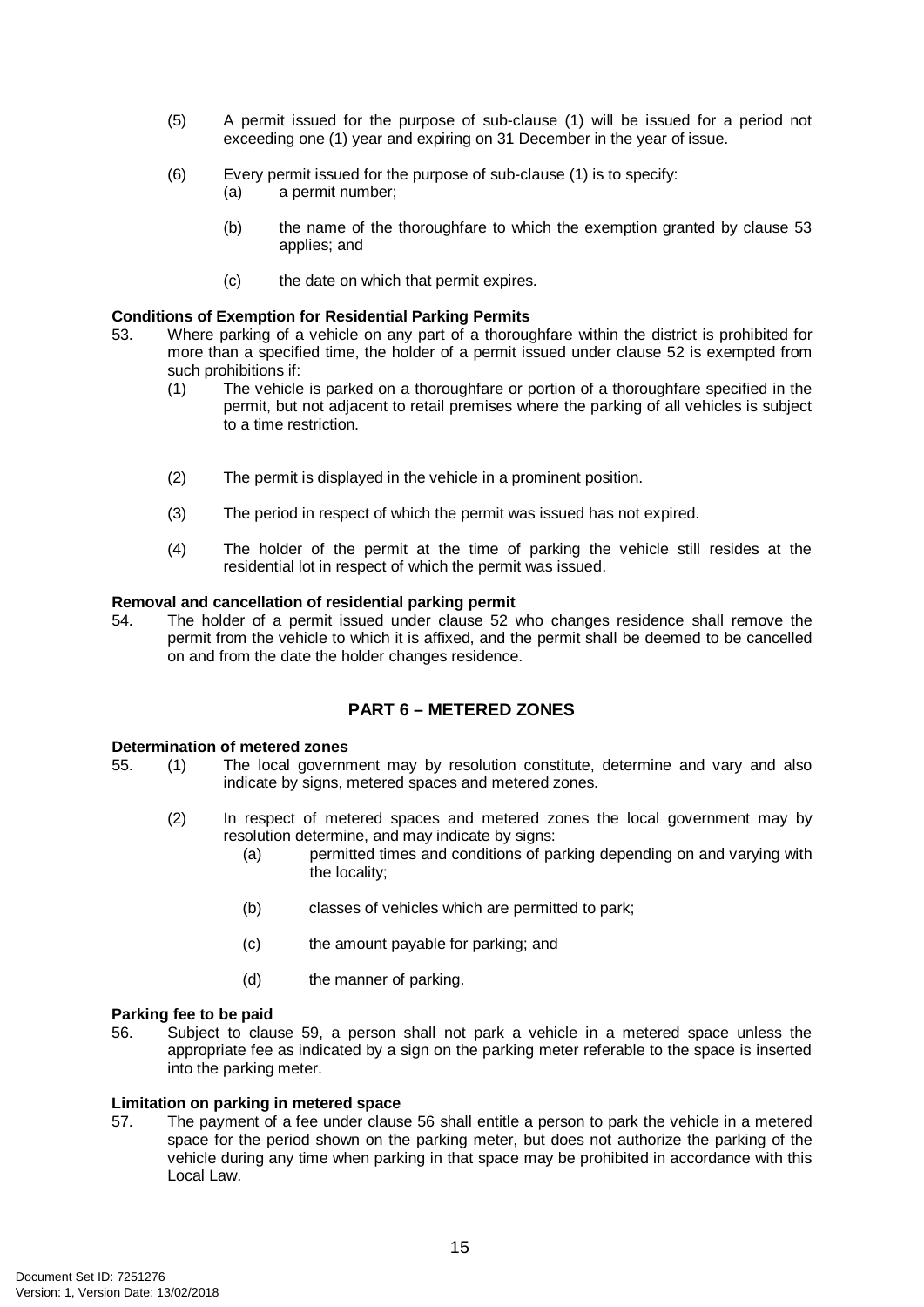### <span id="page-19-0"></span>**No parking when meter is expired**

58. Subject to clause 59, a person shall not leave or permit a vehicle to remain parked in a metered space during the hours when a fee is payable to park the vehicle in the space when the parking meter referable to that space exhibits the sign 'Expired' or a negative time.

# <span id="page-19-1"></span>**Suspension of requirement to pay fee**<br>59. The local government may from

The local government may from time to time by a resolution declare that the provisions of clauses 56 and 58 shall not apply during the periods and days specified in the resolution.

#### <span id="page-19-2"></span>**Vehicles to be within metered space**

- 60. Subject to subclause (2):<br>(1) A person shall
	- A person shall not park a vehicle in a metered space in a thoroughfare otherwise than parallel to and as close to the kerb as practicable and wholly within the space, provided that where a metered space is set out otherwise than parallel to the kerb the vehicle need only park wholly within the space.
	- (2) If a vehicle is too long or too wide to fit completely within a single metered space then the person parking the vehicle shall do so within the minimum number of metered spaces needed to park that vehicle.
	- (3) A person shall not park a vehicle partly within and partly outside a metered zone.

#### <span id="page-19-3"></span>**Permitted insertions in parking meters**

- 61. (1) A person shall not insert into a parking meter anything other than the designations of coin or banknote or such other permitted form of payment indicated by a sign on the parking meter.
	- (2) The insertion of a coin or banknote into any parking meter or the making of payment in such other form as may be permitted shall be effected only in accordance with the instructions printed on that particular meter.

#### <span id="page-19-4"></span>**Parking ticket to be clearly visible**

62. A driver of a vehicle left parked in a metered zone which is regulated by a ticket issuing machine shall on purchasing a ticket from the machine for a period of parking, place the ticket inside the vehicle in such a position that the ticket is clearly visible to and the expiry time or time for which the ticket remains valid is able to be read by an Authorized Person examining the ticket from outside the vehicle.

#### <span id="page-19-5"></span>**One vehicle per metered space**

63. A person shall not park or attempt to park a vehicle in a metered space in which another vehicle is parked.

# <span id="page-19-6"></span>**No parking when hood on meter**<br>64. Notwithstanding any other

Notwithstanding any other provision of this Local Law and notwithstanding any other sign or notice, a person shall not park a vehicle in a metered space if the parking meter referable to such metered space has a hood marked 'No Parking', 'Reserved Parking' or 'Temporary Bus Stand' or equivalent symbols depicting these purposes except with the permission of the local government or an Authorized Person.

# **PART 7 – MISCELLANEOUS**

#### <span id="page-19-8"></span><span id="page-19-7"></span>**Affixing Signs and Notices**

- 65. A person shall not without the permission of the local government–
	- (a) affix any board, sign, placard, notice or other thing to or paint or write upon any part of a sign, ticket issuing machine, parking facility or parking station; or
	- (b) place, mark or erect a sign purporting to be or resembling a sign placed, marked or erected by the local government under this Local Law.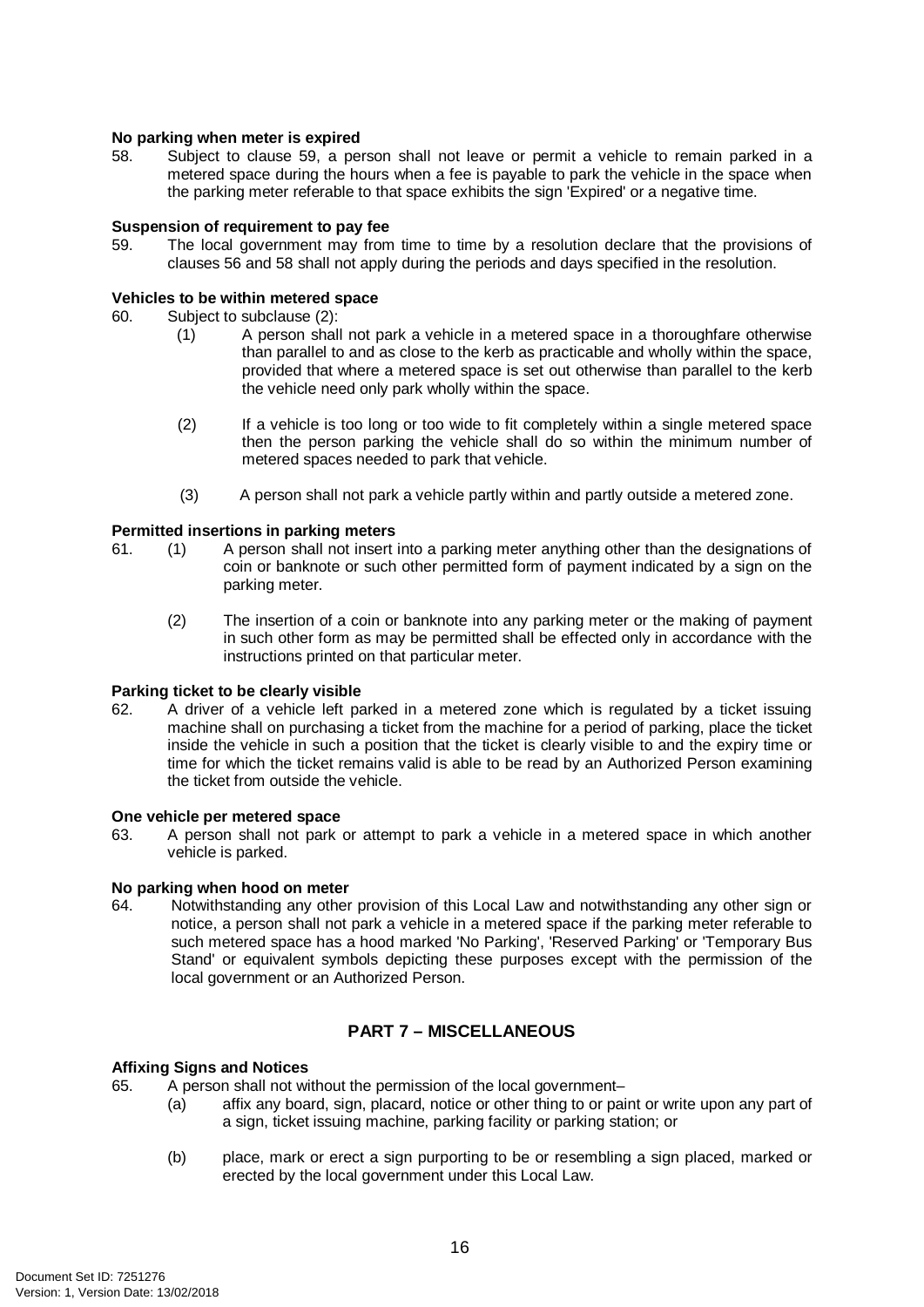#### <span id="page-20-0"></span>**Impersonation of Authorised Person**

66. A person who is not an authorised person shall not in any way assume or purport to assume the duties of an authorised person.

#### <span id="page-20-1"></span>**No Contravention of Sign**

67. A person shall not contravene the direction of a sign erected by the local government under this Local Law.

# <span id="page-20-2"></span>**Removal of Notice from Vehicle**<br>68. A person other than the c

68. A person other than the driver of the vehicle or a person acting under the direction of the driver, shall not remove from that vehicle any notice affixed to or put on it by an authorised person under this Local Law.

# <span id="page-20-3"></span>Offence

69. Any person who contravenes or fails to comply with a provision of this Local Law commits an offence and is liable upon conviction to a penalty not exceeding \$5,000, and if the offence is of a continuing nature, to an additional penalty not exceeding \$500 for each day or part of a day during which the offence has continued.

# <span id="page-20-4"></span>**Prescribed Offences and Modified Penalties**<br>70. (1) An offence against a clause so

- 70. (1) An offence against a clause specified in Schedule 2 is a prescribed offence for the purposes of section 9.16(1) of the Act.
	- (2) The amount of the modified penalty for a prescribed offence is that specified in Column 4 of Schedule 2 adjacent to the clause.

# <span id="page-20-5"></span>**Forms**

For the purposes of this Local Law –

- (a) the form of the notice referred to in section 9.13 of the Act is that of Form 1 in Schedule 3;
- (b) the form of the infringement notice referred to in section 9.17 of the Act is that of Form 2 in Schedule 3;
- (c) the form of the infringement notice referred to in section 9.17 of the Act which incorporates the notice referred to in section 9.13 of the Act, is that of Form 3 in Schedule 3; and
- (d) the form of the notice referred to in section 9.20 of the Act is that of Form 4 in Schedule 3.

#### <span id="page-20-6"></span>**Special Purpose and Emergency Vehicles**

- 72. Notwithstanding anything to the contrary in this local law, the driver of  $-$ 
	- (a) a special purpose vehicle; or
	- (b) an emergency vehicle,

may, in the course of their duties and when it is expedient and safe to do so, stop or park the vehicle in any place at any time.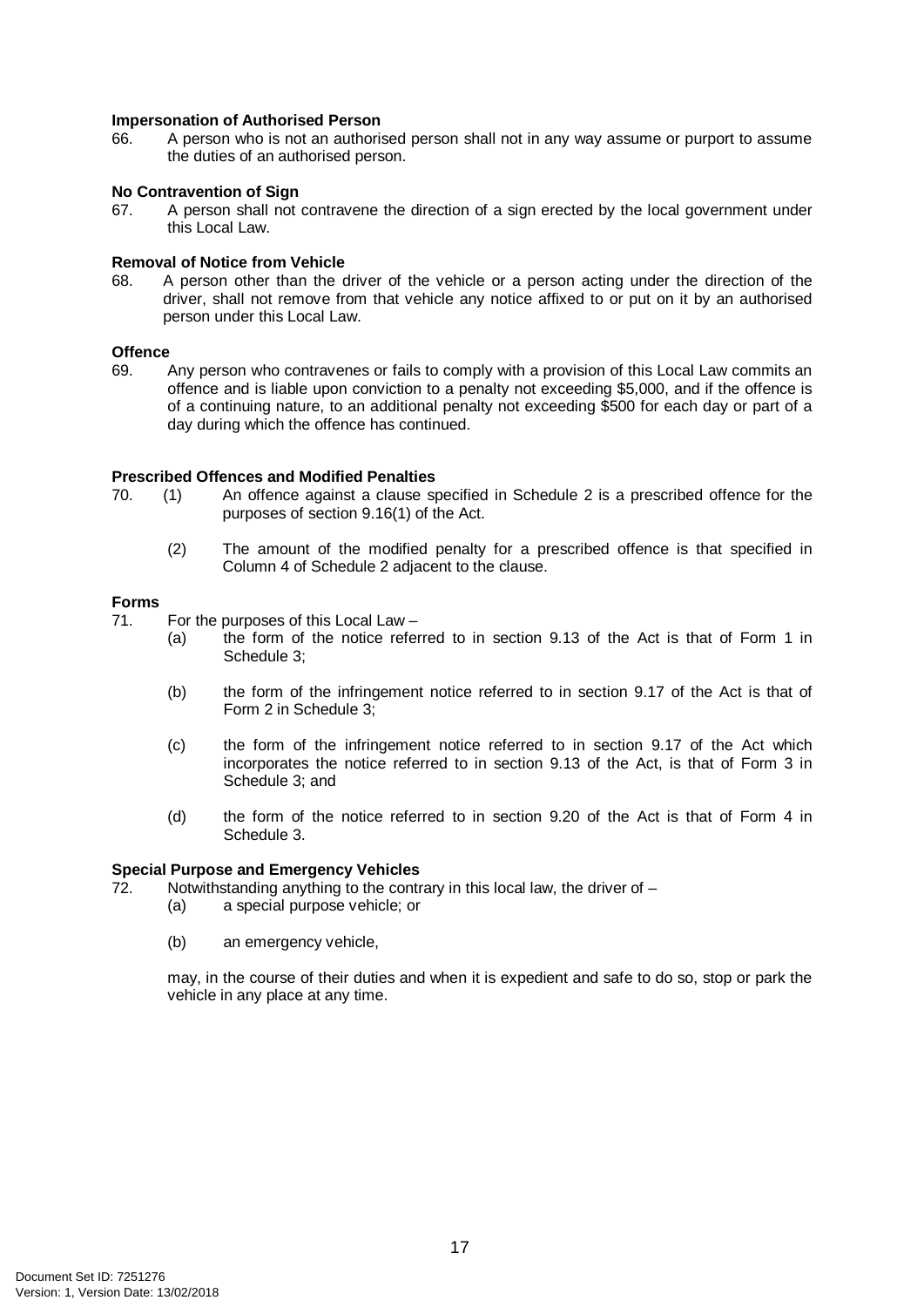# **SCHEDULE 1 – Parking Stations of the Region**

### **Local Government Act 1995**

City of Cockburn Parking and Parking Facilities Local Law

- <span id="page-21-0"></span>1. Parking Station No.1, Cockburn Integrated Health and Community Facility and Cockburn Youth Centre Lot 400 Wentworth Parade, Success.
- 2. Parking Station 2, Coogee Beach Lot 171, 172 and 207 4-6 Powell Road Coogee.
- 3. Parking Station 3, Lot 125, 126 Poletti Road, Cockburn Central
- 4. Parking Station 4, Bibra Lake Reserve Child Playground Portion of Lot 65L, Progress Drive, Bibra Lake, being the parking areas primarily on the road reserve to the east of Progress Drive and between Hope Road and Gwilliam Drive, Bibra Lake.
- 5. Parking Station No.5, City of Cockburn Administration Centre Car Park Portion of Lot 120, Coleville Crescent, Spearwood, being the roads and parking areas in the area bounded by Coleville Crescent to the north and east, Rockingham to the west and the private properties to the south of Lot 120 but excluding the parking area leased to the Cockburn Bowling Club.
- 6. Parking Station No.6, Success Recreation and Community Facility Reserve Portion of Reserve 7756, 359 Hammond Road, Success, the parking areas in the area bounded by Hammond Road to the west lots to the north power lines to the east and Blackford Turn, Columbus Loop and the Success Primary School to the south.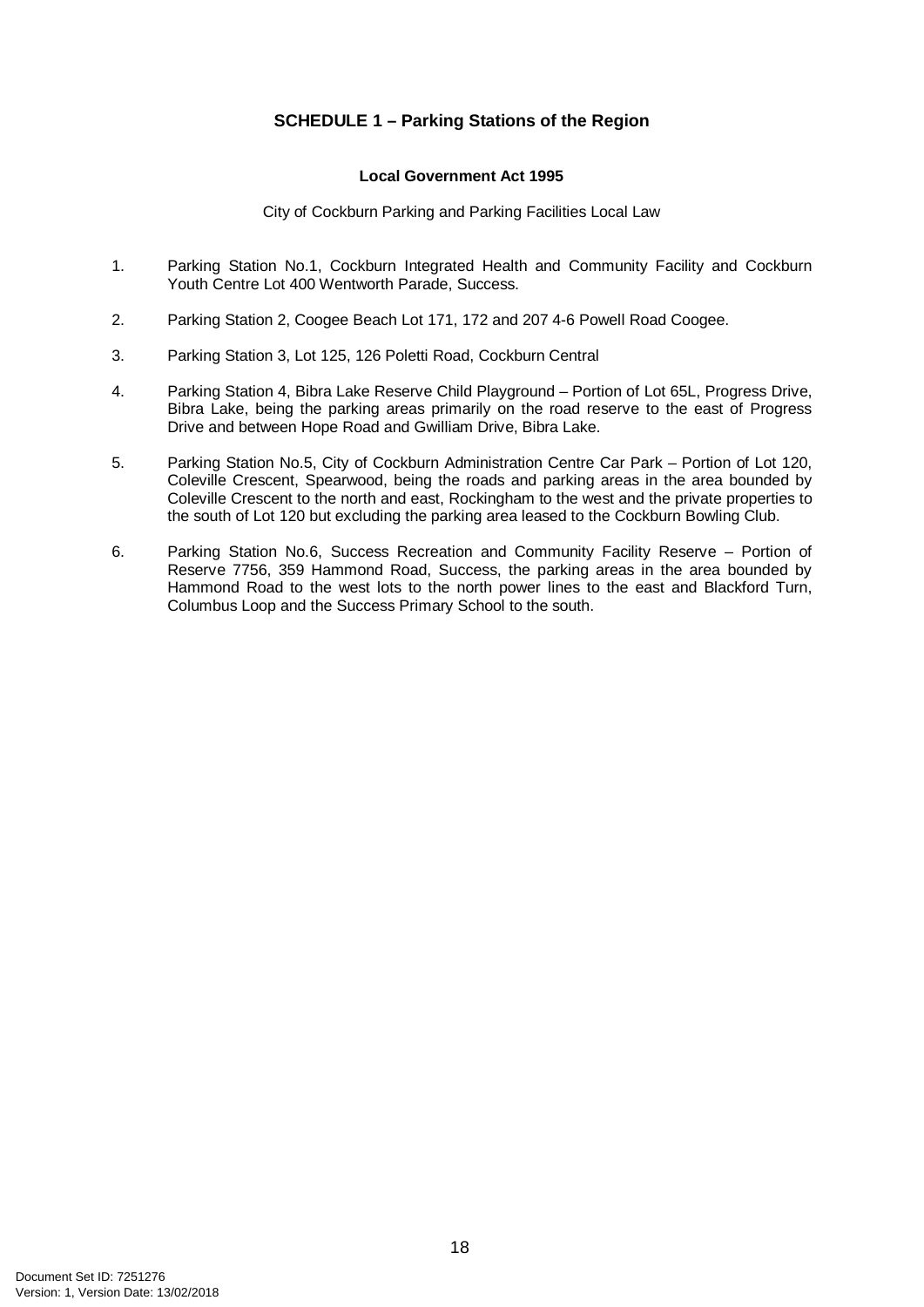# **SCHEDULE 2 – Schedule of Penalties**

### **Local Government Act 1995**

# City of Cockburn Parking and Parking Facilities Local Law

### <span id="page-22-0"></span>**Modified Penalties**

| Item              | <b>Clause</b>           | <b>Nature of Offence</b>                                                                                       | <b>Modified</b><br><b>Penalty</b><br>\$ |  |  |  |
|-------------------|-------------------------|----------------------------------------------------------------------------------------------------------------|-----------------------------------------|--|--|--|
| 1.                | 12                      | Failing to display unexpired parking ticket in a parking<br>station                                            | 80                                      |  |  |  |
| 2.                | 15                      | Parking outside a parking space in a parking station.                                                          | 80                                      |  |  |  |
| $\overline{3}$ .  | 16(1)(a)                | Stopping in a no stopping area in a parking station                                                            | 80                                      |  |  |  |
| $\overline{4}$ .  | 16(1)(b)                | Stopping during a prohibited period in part of a parking<br>station                                            | 100                                     |  |  |  |
| $\overline{5}$ .  | 16(2)(a)                | Parking in a no parking area in a parking station                                                              | 100                                     |  |  |  |
| 6.                | 16(2)(b)                | Parking during a prohibited period on part of a parking<br>station.                                            | 100                                     |  |  |  |
| 7.                | 16(2)(c)                | Parking in a parking station space set aside for a different<br>class of vehicle or driver.                    | 80                                      |  |  |  |
| 8.                | 16(2)(d)                | Parking for more than the maximum period in a parking<br>station                                               | 80                                      |  |  |  |
| 9.                | 16(2)(e)                | Parking so as to obstruct an entrance, exit or access way<br>within a parking station                          | 100                                     |  |  |  |
| 10.               | $\overline{17(2)}$      | Parking without a ticket in a parking space set aside for a<br>special event                                   | 100                                     |  |  |  |
| 11.               | 21(3)                   | Parking in an authorised space in a parking station without<br>100<br>a permit                                 |                                         |  |  |  |
| $\overline{12}$ . | 26(1)(a)                | Stopping or parking on part of a thoroughfare set aside for<br>80<br>vehicles of a different class             |                                         |  |  |  |
| 12A               | $24(1), (2)$ or<br>(3)  | Damage to ticket issuing machine or electronic parking<br>500<br>detection device                              |                                         |  |  |  |
| 13.               | 26(1)(b)                | Stopping or parking on part of a thoroughfare set aside for<br>80<br>drivers of a different class              |                                         |  |  |  |
| 14.               | 26(1)(c)                | Stopping or parking on part of a thoroughfare during a<br>100<br>prohibited period                             |                                         |  |  |  |
| 15.               | 26(1)(d)                | Stopping or parking on part of a thoroughfare to which a 'no<br>100<br>stopping' sign applies                  |                                         |  |  |  |
| 16.               | 26(1)(e)                | Stopping or parking on part of a thoroughfare to which a 'no<br>100<br>parking' sign applies                   |                                         |  |  |  |
| 17.               | 26(1)(f)                | Stopping or parking on part of a thoroughfare marked with a<br>yellow line                                     | 100                                     |  |  |  |
| 18.               | 26(1)(g)                | Parking on a thoroughfare other than wholly within a<br>marked parking space                                   | 100                                     |  |  |  |
| 19.               | 26(2)                   | Parking on a thoroughfare for more than specified<br>maximum time                                              | 100                                     |  |  |  |
| 20.               | 27                      | Stopping or parking in an occupied parking space                                                               | 100                                     |  |  |  |
| $\overline{2}1$ . | 28                      | Stopping or parking on or adjacent to a median strip                                                           | 100                                     |  |  |  |
| 22.               | 29(1)(a)                | Failure to park as near as practicable to and parallel with<br>100<br>the left boundary of two-way carriageway |                                         |  |  |  |
| 23.               | 29(1)(b)                | 100<br>Failure to park as near as practicable to and parallel with<br>boundary of one-way carriageway          |                                         |  |  |  |
| 24.               | $29(1)(a)$ or<br>(1)(b) | Parking against flow of traffic on carriageway<br>100                                                          |                                         |  |  |  |
| 25.               | 29(1)(c)                | Parking when distance from farther boundary less than 3<br>80<br>metres                                        |                                         |  |  |  |
| 26.               | $\overline{29(1)(d)}$   | Parking closer than 1 metre from another vehicle                                                               | 80                                      |  |  |  |
| 27.               | 29(1)(e)                | Causing obstruction on carriageway                                                                             | 100                                     |  |  |  |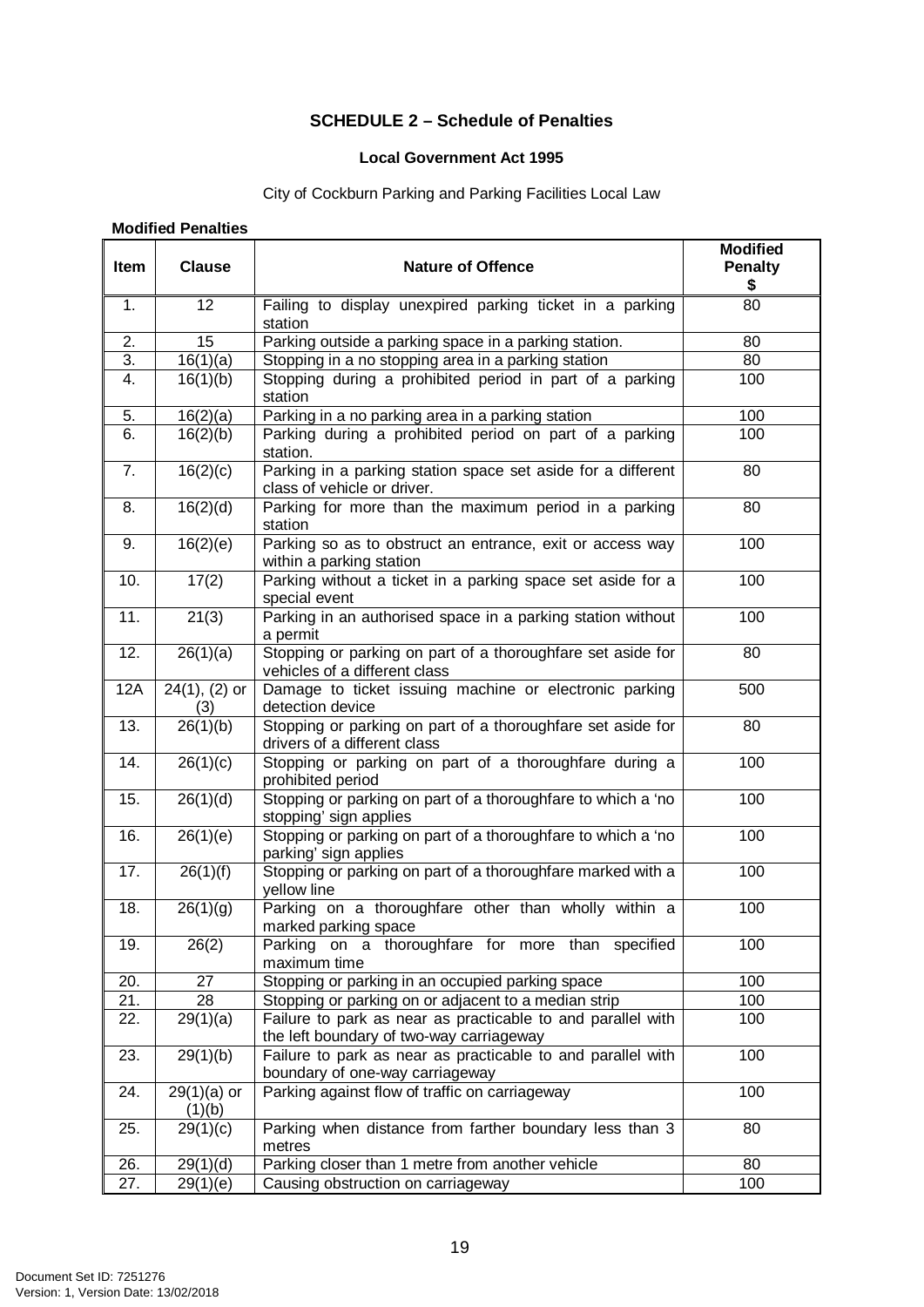| Item | <b>Clause</b>                                                                                                        | <b>Nature of Offence</b>                                                                                     | <b>Modified</b><br><b>Penalty</b><br>\$ |  |
|------|----------------------------------------------------------------------------------------------------------------------|--------------------------------------------------------------------------------------------------------------|-----------------------------------------|--|
| 28.  | 30(b)                                                                                                                | Failure to park at approximate right angle                                                                   |                                         |  |
| 29.  | 31(1)                                                                                                                | Failure to park at an appropriate angle                                                                      | 80                                      |  |
| 30.  | 32(1)                                                                                                                | Stopping or parking within 1 metre of a fire hydrant                                                         | 100                                     |  |
| 31.  | 32(2)                                                                                                                | Stopping or parking within 3 metres of a public post box or<br>within a mail zone                            | 100                                     |  |
| 32.  | 33(a)                                                                                                                | Stopping or parking in front of a driveway or right of way                                                   | 100                                     |  |
| 33.  | 33(b)                                                                                                                | Parking on an intersection                                                                                   | 100                                     |  |
| 34.  | 33(c)                                                                                                                | Parking within 10 metres of intersection                                                                     | 80                                      |  |
| 35.  | 33(d)                                                                                                                | Parking next to traffic obstruction                                                                          | 80                                      |  |
| 36.  | 33(e)                                                                                                                | Parking in a cul-de-sac so as to cause an obstruction                                                        | 100                                     |  |
| 37.  | 33(f)                                                                                                                | Parking over a footpath                                                                                      | 100                                     |  |
| 38.  | 34                                                                                                                   | Double parking                                                                                               | 100                                     |  |
| 39.  | $35(1)$ or $(2)$                                                                                                     | Stopping or parking on a verge contrary to signs or without<br>consent                                       | 100                                     |  |
| 40.  | 35(3)                                                                                                                | Stopping or parking a commercial vehicle on a verge                                                          | 100                                     |  |
| 41.  | 36(1)                                                                                                                | Stopping or parking within 9 metres of the departure side of<br>bus stop, pedestrian or children's crossings | 100                                     |  |
| 42.  | Stopping or parking within 18 metres of the approach side<br>36(2)<br>of bus stop, pedestrian or children's crossing |                                                                                                              | 100                                     |  |
| 43.  | 36(3)                                                                                                                | Stopping in bus zone                                                                                         | 100                                     |  |
| 44.  | 36(4)                                                                                                                | Parking vehicle within 20 metres of approach side or<br>departure side of railway level crossing             |                                         |  |
| 45.  | 37                                                                                                                   | Parking vehicle again within 1 hour on a thoroughfare                                                        | 80                                      |  |
| 46.  | 38<br>Failing to move vehicle after direction by authorised person                                                   |                                                                                                              | 100                                     |  |
| 47.  | 39                                                                                                                   | Stopping a loading zone                                                                                      |                                         |  |
| 48.  | 40                                                                                                                   | Stopping in a taxi zone                                                                                      | 100                                     |  |
| 49.  | 41                                                                                                                   | Parking in thoroughfare for purpose of sale                                                                  | 100                                     |  |
| 50.  | 42                                                                                                                   | Stopping or parking a bicycle in a parking space                                                             | 100                                     |  |
| 51.  | 43                                                                                                                   | Parking in authorised parking area without authorisation                                                     | 100                                     |  |
| 52.  | 44(2)                                                                                                                | Parking on private property without consent of owner                                                         | 100                                     |  |
| 53.  | 45                                                                                                                   | Parking a heavy, commercial or other type of vehicle on<br>road or verge                                     | 100                                     |  |
| 54.  | 46                                                                                                                   | Removing authorised mark from tyres of parked vehicle                                                        | 100                                     |  |
| 55.  | 47                                                                                                                   | Parking on a public reserve                                                                                  | 100                                     |  |
| 56.  | 48                                                                                                                   | Parking so as to cause an obstruction in public place                                                        | 100                                     |  |
| 57.  | 50<br>Stopping in disabled parking area                                                                              |                                                                                                              | 120                                     |  |
| 58.  | 51(a)<br>Parking in a no parking area                                                                                |                                                                                                              | 100                                     |  |
| 59.  | Parking in a parking area otherwise than in accordance with<br>51(b)<br>signs                                        |                                                                                                              | 100                                     |  |
| 60.  | 51(c)                                                                                                                | Parking in a motorcyle space                                                                                 | 100                                     |  |
| 61.  | 54                                                                                                                   | Failure to remove permit when residence changed                                                              | 80                                      |  |
| 62.  | 56                                                                                                                   | Failure to pay fee for metered space                                                                         | 100                                     |  |
| 63.  | 58                                                                                                                   | Parking when meter has expired                                                                               |                                         |  |
| 64.  | 60(1)                                                                                                                | Failure to park wholly within metered space                                                                  | 100                                     |  |
| 65.  | 60(3)                                                                                                                | Parking outside metered zone                                                                                 | 100                                     |  |
| 66.  | 61                                                                                                                   | Non-permitted insertion in parking meter                                                                     | 100                                     |  |
| 67.  | 62                                                                                                                   | Failure to display ticket clearly in metered zone                                                            | 80                                      |  |
| 68.  | 63                                                                                                                   | Parking or attempting to park a vehicle in a metered space<br>occupied by another vehicle                    | 100                                     |  |
| 69.  | 64                                                                                                                   | Parking contrary to a meter hood                                                                             | 100                                     |  |
| 70.  | 69                                                                                                                   | All other offences not specified                                                                             | 80                                      |  |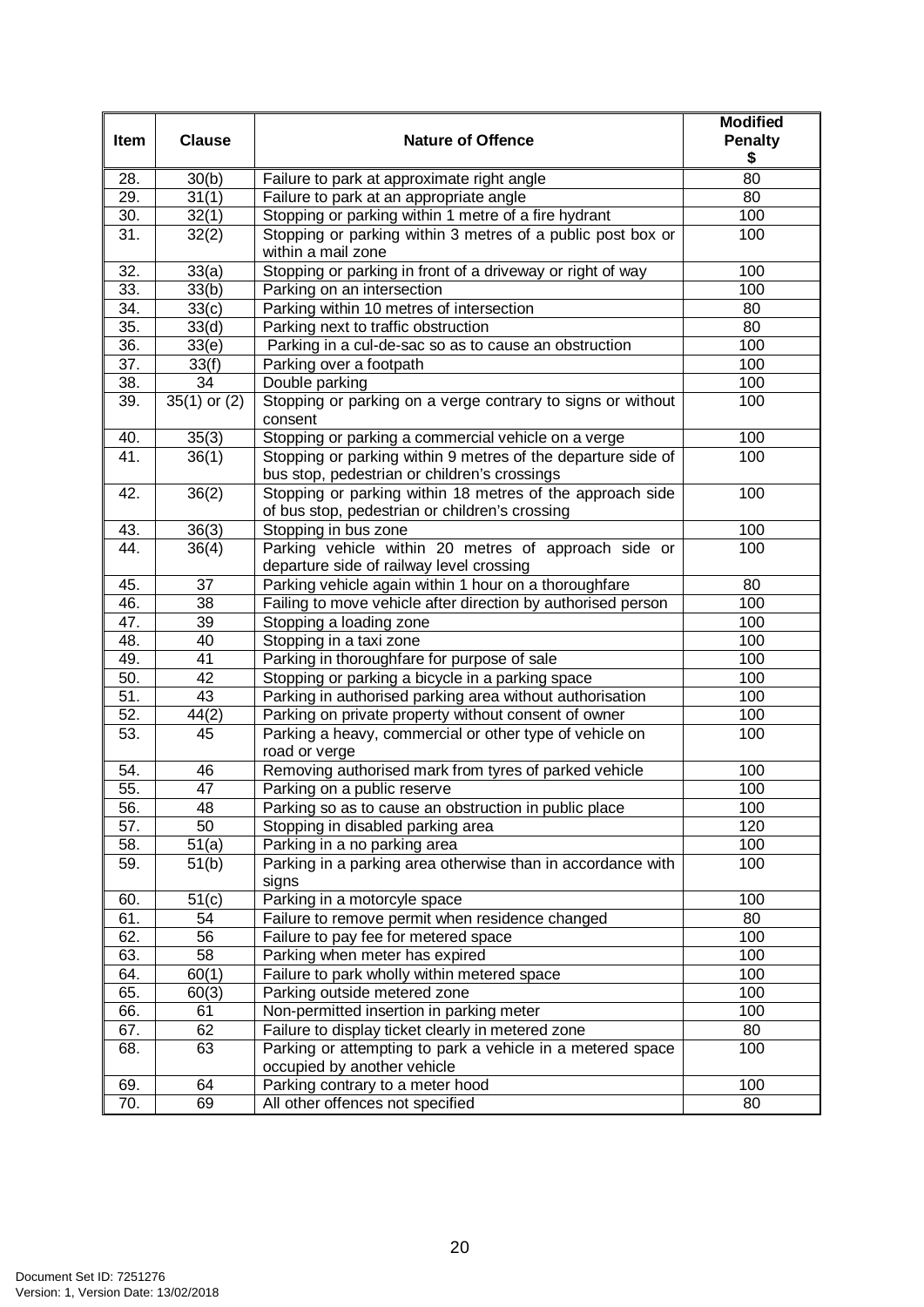# <span id="page-24-0"></span>**SCHEDULE 3 – Form 1 - Notice to Owner of Vehicle Involved in Offence**

## **LOCAL GOVERNMENT ACT 1995**

## **PARKING AND PARKING FACILITIES LOCAL LAW**

|  | Date  /  /                                                                            |
|--|---------------------------------------------------------------------------------------|
|  |                                                                                       |
|  |                                                                                       |
|  |                                                                                       |
|  |                                                                                       |
|  |                                                                                       |
|  |                                                                                       |
|  |                                                                                       |
|  |                                                                                       |
|  |                                                                                       |
|  |                                                                                       |
|  |                                                                                       |
|  | contrary to clause  of the City of Cockburn Parking and Parking Facilities Local Law. |

You are required under section 9.13 of the Local Government Act 1995 to identify the person who was the driver or person in charge of the vehicle at the time when the offence is alleged to have been committed.

If you do not prove otherwise, you will be deemed to have committed the offence unless:<br>(a) within 28 days after being served with this notice:

- within 28 days after being served with this notice;
	- (i) you inform the Chief Executive Officer or another authorized officer of the local government as to the identity and address of the person who was the driver or person in charge of the vehicle at the time the offence is alleged to have been committed; and
	- (ii) you satisfy the Chief Executive Officer that the vehicle had been stolen, or was being unlawfully used, at the time the offence is alleged to have been committed;
- 
- or<br>(b) you were given an infringement notice for the alleged offence and the modified penalty specified in it is paid within 28 days after the notice was given or such further time as is allowed.
- (5) ........................................................................................................................................................ (6) ......................................................................................................................................................

Insert:

- (1) Name of owner or 'the owner'
- (2) Address of owner (not required if owner not named)
- Time of alleged offence
- $(4)$  Location of alleged offence<br>(5) Signature of authorized per
- Signature of authorized person
- $(6)$  Name and title of authorized person giving notice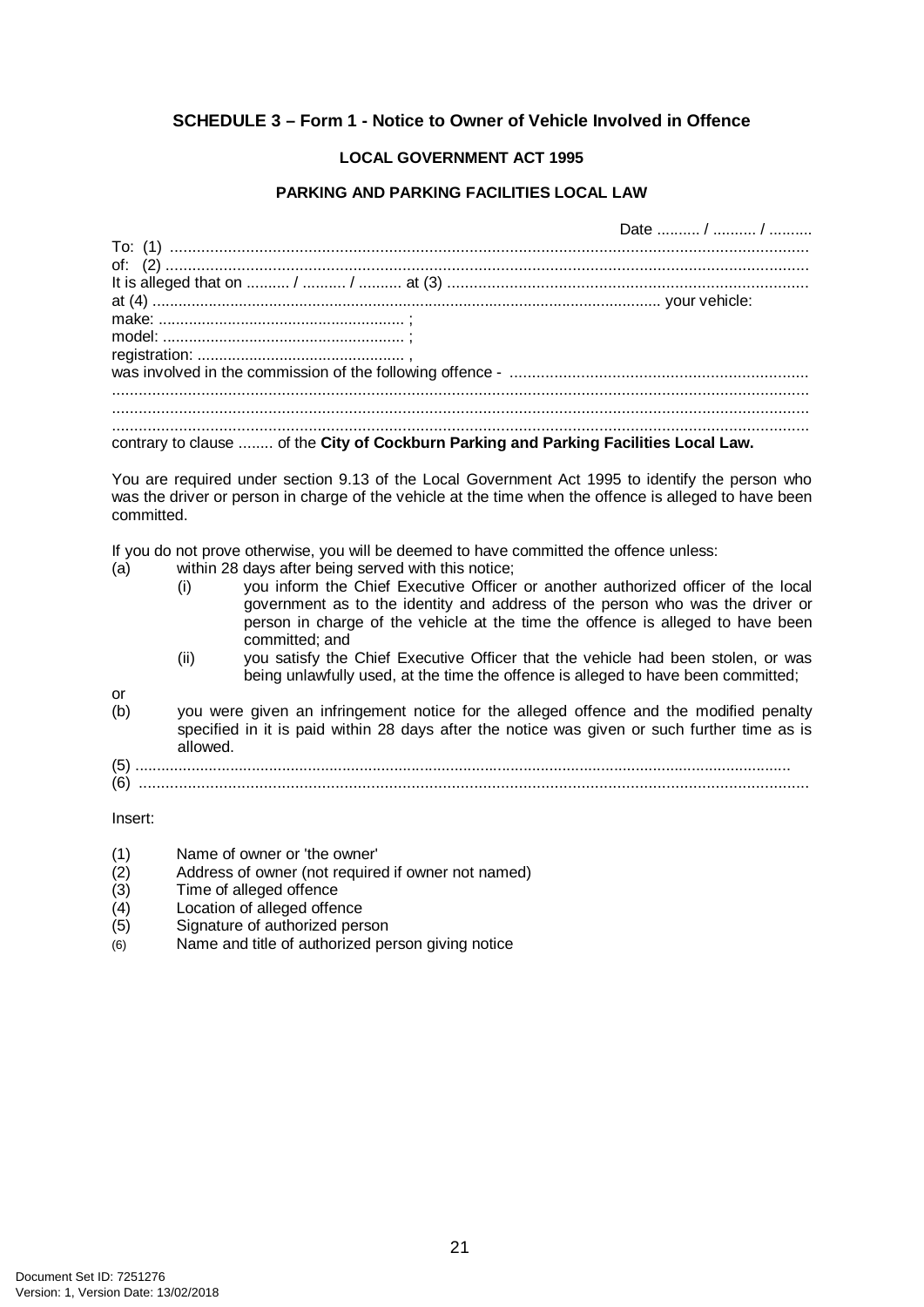## **SCHEDULE 3 – Form 2 - Infringement Notice**

### **LOCAL GOVERNMENT ACT 1995**

#### **PARKING AND PARKING FACILITIES LOCAL LAW**

<span id="page-25-0"></span>

|                                                                                       | Serial No  |  |
|---------------------------------------------------------------------------------------|------------|--|
|                                                                                       | Date  /  / |  |
|                                                                                       |            |  |
|                                                                                       |            |  |
|                                                                                       |            |  |
|                                                                                       |            |  |
| in respect of vehicle:                                                                |            |  |
|                                                                                       |            |  |
|                                                                                       |            |  |
|                                                                                       |            |  |
| you committed the following offence:                                                  |            |  |
|                                                                                       |            |  |
|                                                                                       |            |  |
| contrary to clause  of the City of Cockburn Parking and Parking Facilities Local Law. |            |  |
|                                                                                       |            |  |

The modified penalty for the offence is \$ ...............

If you do not wish to have a complaint of the alleged offence heard and determined by a court, the amount of the modified penalty may be paid to an authorized person at (5) ............................. within a period of 28 days after the giving of this notice.

If you take no action this infringement notice may be registered with the Fines Enforcement Registry after which your driver's licence or any vehicle licence held by you may be suspended. If the matter is registered with the Registry additional costs will also be payable.

If the above address is not your current address, or if you change your address, it is important that you advise us immediately. Failure to do so may result in your driver's licence or any vehicle licence you hold being suspended without your knowledge.

(6) ......................................................................................................................................................

(7) ......................................................................................................................................................

Insert:

- (1) Name of alleged offender or 'the owner'
- (2) Address of alleged offender<br>(3) Time of alleged offence
- (3) Time of alleged offence<br>(4) Location of alleged offer
- $(4)$  Location of alleged offence<br>(5) Place where modified pena
- $(5)$  Place where modified penalty may be paid  $(6)$  Signature of authorized person
- Signature of authorized person
- (7) Name and title of authorized person giving notice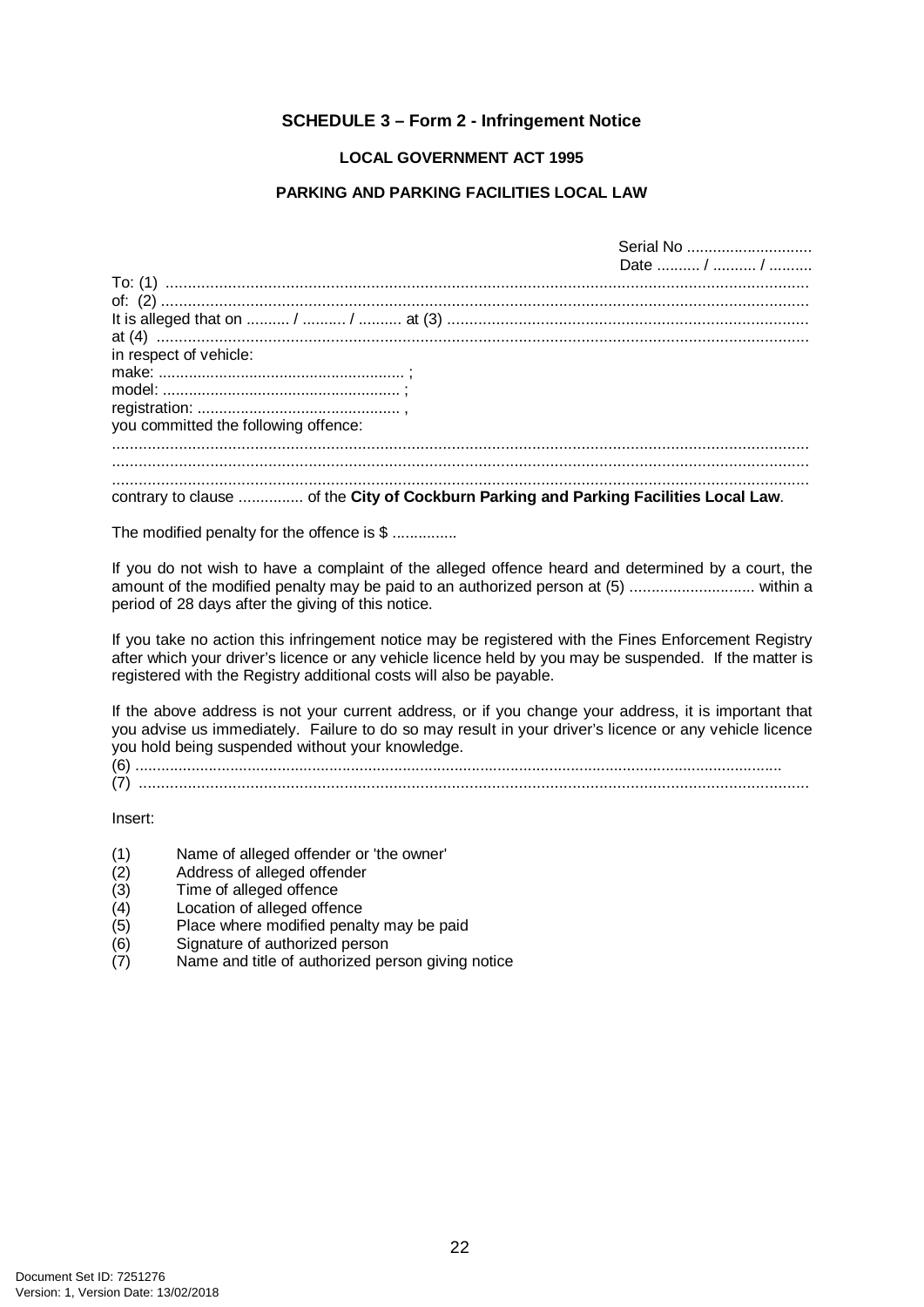## **SCHEDULE 3 – Form 3 – Infringement Notices**

#### **LOCAL GOVERNMENT ACT 1995**

#### **PARKING AND PARKING FACILITIES LOCAL LAW**

<span id="page-26-0"></span>

|                                      | Date  /  /                                                                            |
|--------------------------------------|---------------------------------------------------------------------------------------|
|                                      |                                                                                       |
|                                      |                                                                                       |
|                                      |                                                                                       |
|                                      |                                                                                       |
| in respect of vehicle:               |                                                                                       |
|                                      |                                                                                       |
|                                      |                                                                                       |
|                                      |                                                                                       |
| you committed the following offence: |                                                                                       |
|                                      |                                                                                       |
|                                      |                                                                                       |
|                                      |                                                                                       |
|                                      | contrary to clause  of the City of Cockburn Parking and Parking Facilities Local Law. |

The modified penalty for the offence is \$ ...............

If you do not wish to have a complaint of the alleged offence heard and determined by a court, the amount of the modified penalty may be paid to an authorized person at (5) ........................... within a period of 28 days after the giving of this notice.

Unless within 28 days after being served with this notice:

- (a) you pay the modified penalty; or <br>(b) you:
- vou:
	- (i) inform the Chief Executive Officer or another authorized officer of the local government as to the identity and address of the person who was the driver or person in charge of the above vehicle at the time the offence is alleged to have been committed; or
	- (ii) satisfy the Chief Executive Officer that the above vehicle had been stolen or was being unlawfully used at the time the offence is alleged to have been committed,

you will, in the absence of proof to the contrary, be deemed to have committed the above offence and court proceedings may be instituted against you.

If you take no action this infringement notice may be registered with the Fines Enforcement Registry after which your driver's licence or any vehicle licence held by you may be suspended. If the matter is registered with the Registry additional costs will also be payable.

If the above address is not your current address, or if you change your address, it is important that you advise us immediately. Failure to do so may result in your driver's licence or any vehicle licence you hold being suspended without your knowledge.

(6) .......................................................................................................................................................... (7) ...................................................................................................................................................... Insert: (1) Name of owner or 'the owner'

- (2) Address of owner (not required if owner not named)
- 
- (3) Time of alleged offence<br>(4) Location of alleged offer Location of alleged offence
- (5) Place where modified penalty may be paid
- (6) Signature of authorized person
- (7) Name and title of authorized person giving notice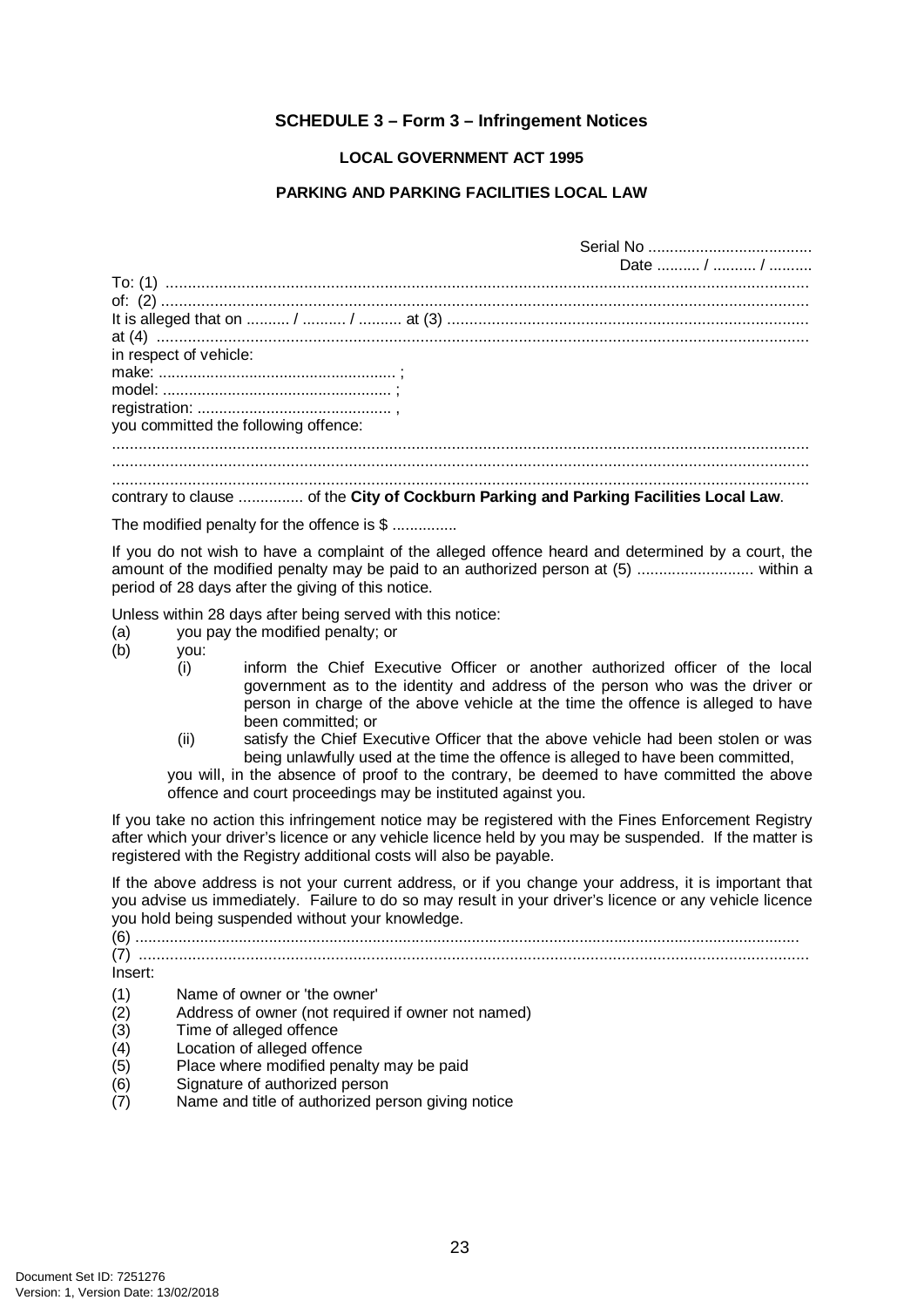# <span id="page-27-0"></span>**SCHEDULE 3 - Form 4 - Withdrawal of Infringement Notice**

### **LOCAL GOVERNMENT ACT 1995**

#### PARKING AND PARKING FACILITIES LOCAL LAW

|                                                                                                                                                                                                                                                                                                                                          | Date  /  / |
|------------------------------------------------------------------------------------------------------------------------------------------------------------------------------------------------------------------------------------------------------------------------------------------------------------------------------------------|------------|
|                                                                                                                                                                                                                                                                                                                                          |            |
| To: (1) $\ldots$ $\ldots$ $\ldots$ $\ldots$ $\ldots$ $\ldots$ $\ldots$ $\ldots$ $\ldots$ $\ldots$ $\ldots$ $\ldots$ $\ldots$ $\ldots$ $\ldots$ $\ldots$ $\ldots$ $\ldots$ $\ldots$ $\ldots$ $\ldots$ $\ldots$ $\ldots$ $\ldots$ $\ldots$ $\ldots$ $\ldots$ $\ldots$ $\ldots$ $\ldots$ $\ldots$ $\ldots$ $\ldots$ $\ldots$ $\ldots$ $\ld$ |            |
|                                                                                                                                                                                                                                                                                                                                          |            |
| in respect of vehicle:                                                                                                                                                                                                                                                                                                                   |            |
|                                                                                                                                                                                                                                                                                                                                          |            |
|                                                                                                                                                                                                                                                                                                                                          |            |
|                                                                                                                                                                                                                                                                                                                                          |            |
|                                                                                                                                                                                                                                                                                                                                          |            |
|                                                                                                                                                                                                                                                                                                                                          |            |
|                                                                                                                                                                                                                                                                                                                                          |            |
|                                                                                                                                                                                                                                                                                                                                          |            |
|                                                                                                                                                                                                                                                                                                                                          |            |
| has been withdrawn.                                                                                                                                                                                                                                                                                                                      |            |
|                                                                                                                                                                                                                                                                                                                                          |            |
|                                                                                                                                                                                                                                                                                                                                          |            |
| has been paid and a refund is enclosed.                                                                                                                                                                                                                                                                                                  |            |
| has not been paid and should not be paid.                                                                                                                                                                                                                                                                                                |            |
| delete as appropriate.                                                                                                                                                                                                                                                                                                                   |            |
|                                                                                                                                                                                                                                                                                                                                          |            |
|                                                                                                                                                                                                                                                                                                                                          |            |
|                                                                                                                                                                                                                                                                                                                                          |            |
|                                                                                                                                                                                                                                                                                                                                          |            |
| Insert:<br>.                                                                                                                                                                                                                                                                                                                             |            |

- Name of alleged offender to whom infringement notice was given or 'the owner'. Address of alleged offender.  $\binom{1}{2}$
- 
- $\binom{(-)}{(3)}$ <br>(4) Signature of authorized person
- Name and title of authorized person giving notice